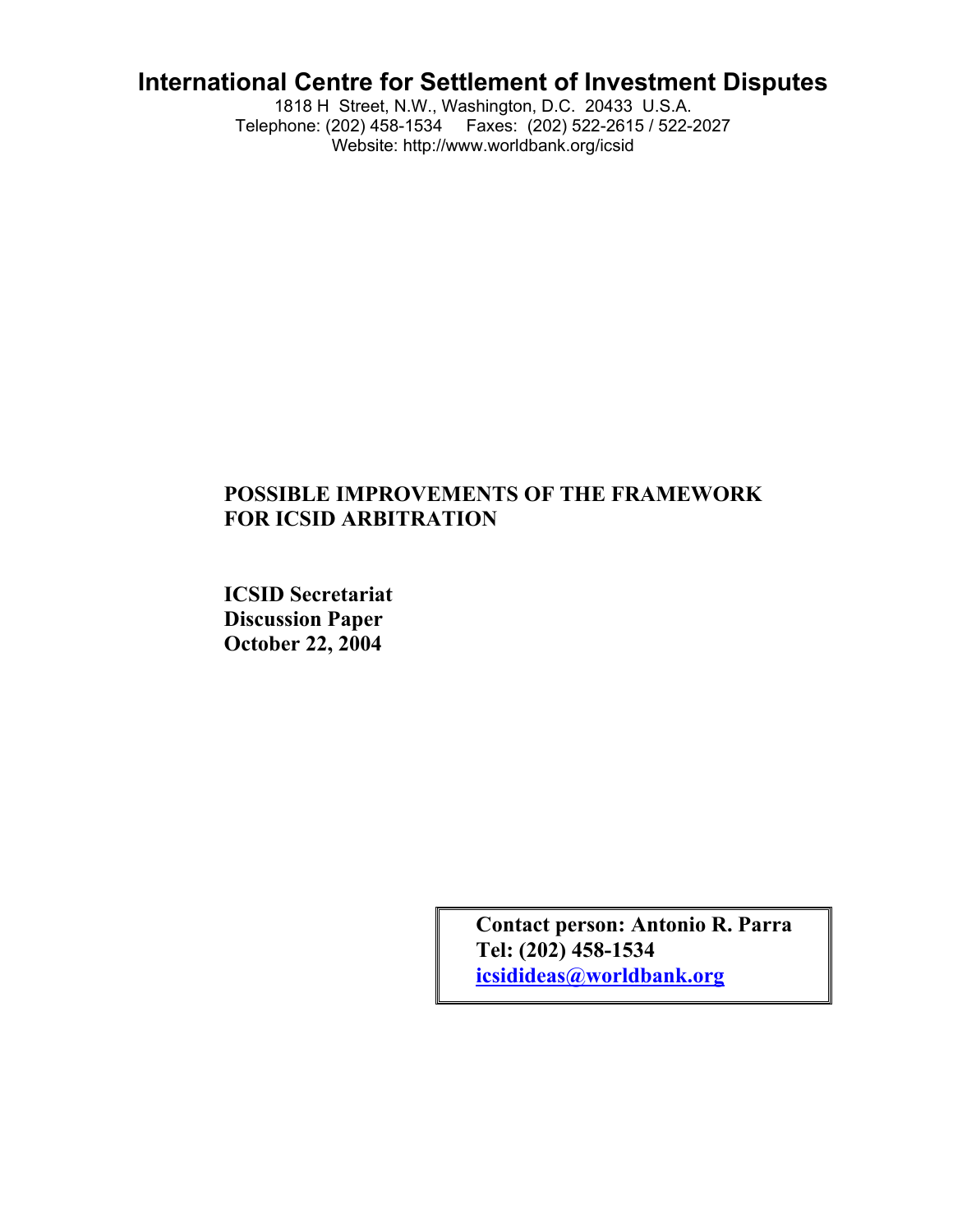## **POSSIBLE IMPROVEMENTS OF THE FRAMEWORK FOR ICSID ARBITRATION**

## **Contents**

|                |                                                   | Page |
|----------------|---------------------------------------------------|------|
| $\mathbf{I}$ . | Introduction                                      | 1    |
| II.            | <b>Preliminary Procedures</b>                     | 5    |
| III.           | Publication of Awards and Access of Third Parties | 7    |
| IV.            | Disclosure Requirements for Arbitrators           | 11   |
| V.             | <b>Mediation and Training</b>                     | 13   |
| VI.            | An ICSID Appeals Facility?                        | 14   |
|                | Annex                                             |      |

Possible Features of an ICSID Appeals Facility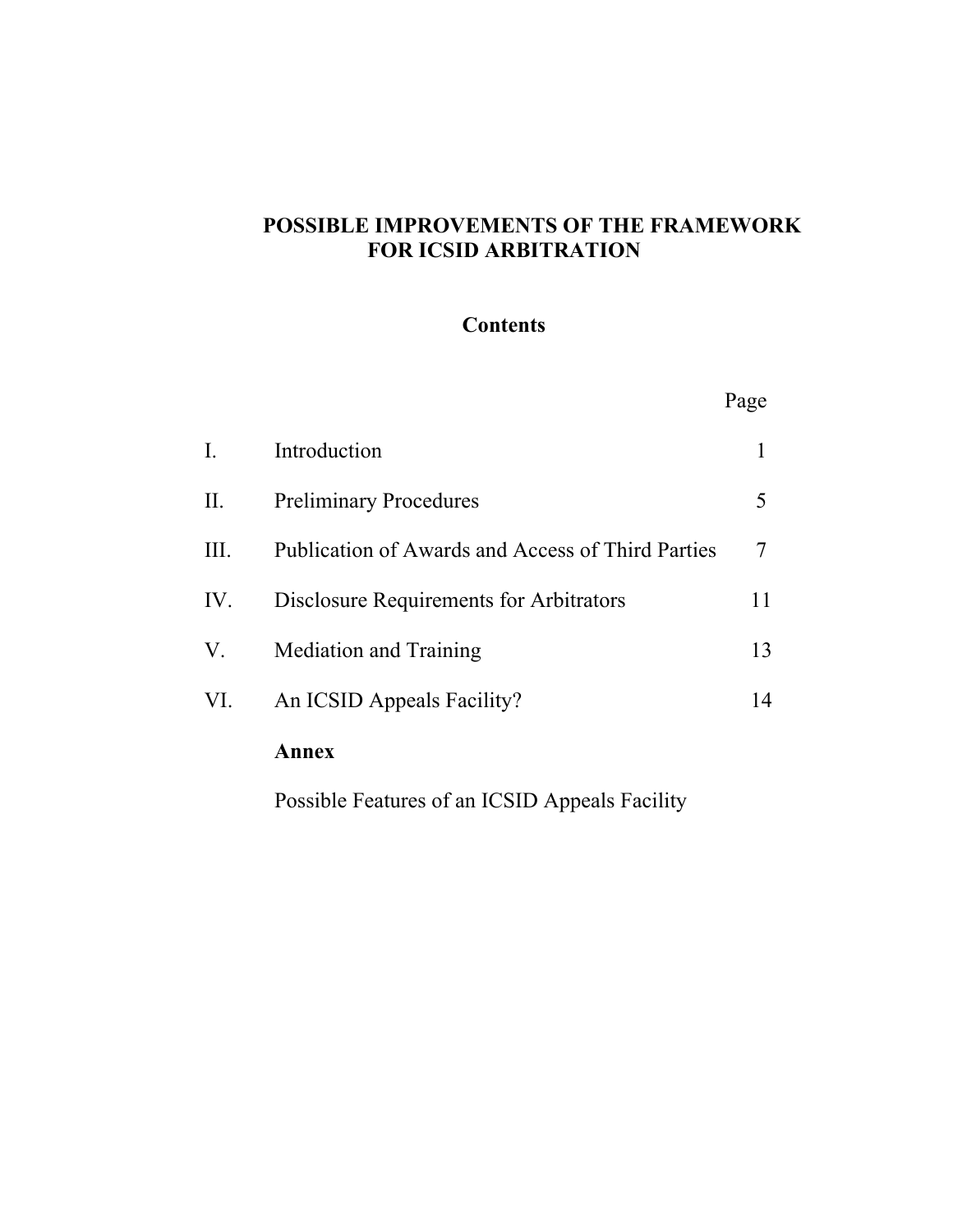#### **I. INTRODUCTION**

1. The International Centre for Settlement of Investment Disputes (ICSID or the Centre) is established by the Convention on the Settlement of Investment Disputes between States and Nationals of Other States (the ICSID Convention or Convention).<sup>1</sup> This is a multilateral treaty that was opened for signature in 1965 and came into force the following year. To date, 140 countries have ratified the Convention to become Contracting States.<sup>[2](#page-2-1)</sup> The Convention provides a system, administered by ICSID, for the conciliation and arbitration of investment disputes between Contracting States and nationals of other Contracting States. ICSID itself has a governing body, the Administrative Council, which is composed of one representative of each Contracting State, and a Secretariat, headed by a Secretary-General, responsible for the day-to-day activities of the Centre.

2. The provisions of the Convention are supplemented by various ICSID Regulations and Rules. These include the ICSID Arbitration Rules, which set forth procedures for the conduct of an arbitration proceeding, from the constitution of the arbitral tribunal to the preparation of its award. ICSID also has a set of Additional Facility Rules. They authorize the Secretariat of

<span id="page-2-0"></span><sup>1</sup> The ICSID Convention, ICSID Regulations and Rules and Additional Facility Rules are available in booklet form from the Centre and posted on its website, www.worldbank.org/icsid.

<span id="page-2-1"></span><sup>2</sup> *See* List of Contracting States and Other Signatories of the Convention, www.worldbank.org/icsid.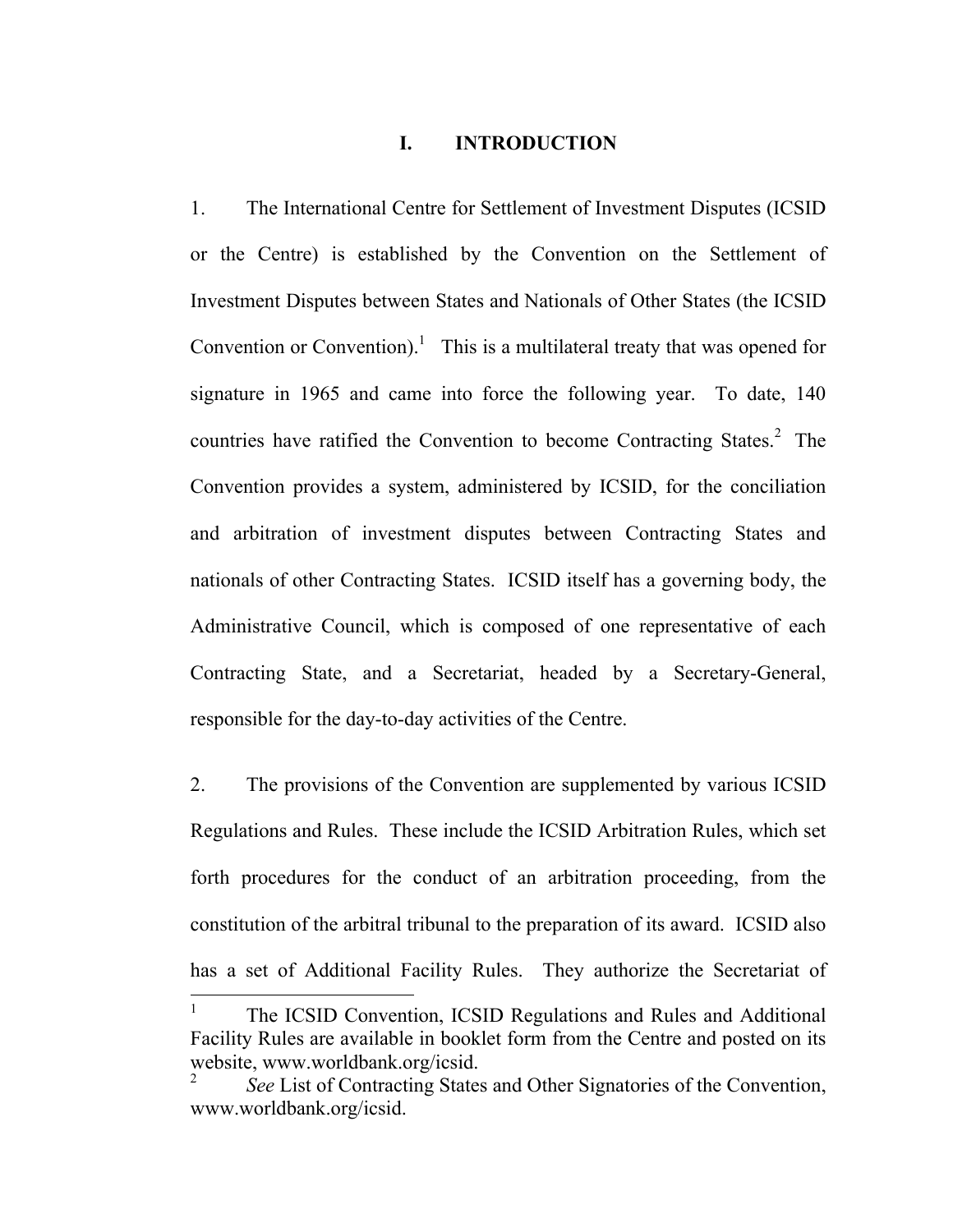ICSID to administer, among other types of proceedings between States and foreign nationals that fall outside the scope of the ICSID Convention, arbitration proceedings for the settlement of investment disputes where either the State party to the dispute or the home State of the foreign national is not a Contracting State of the Convention. Such proceedings are conducted in accordance with the Additional Facility Arbitration Rules.

3. The ICSID Convention may be amended only if all Contracting States ratify the amendment.<sup>3</sup> It is thus not surprising that the Convention has never been amended. Obtaining unanimous ratification for an amendment by the 140 Contracting States would at best be a very long process. By contrast, amendment of the ICSID and Additional Facility Arbitration Rules requires only a decision of the Administrative Council of ICSID.<sup>4</sup> Adoption of any new ICSID rules similarly would be done by decision of the Administrative Council.

4. The Administrative Council adopted definitive texts of the ICSID Regulations and Rules in 1967; the Additional Facility Rules were adopted in 1978. Amendments adopted in 1984 updated and streamlined the ICSID Regulations and Rules. In 2002, similar amendments were made to the Additional Facility Rules and a few further changes were made to the ICSID

<span id="page-3-0"></span><sup>3</sup> *See* ICSID Convention, Art. 66. 4

<span id="page-3-1"></span>*See id.*, Art. 6.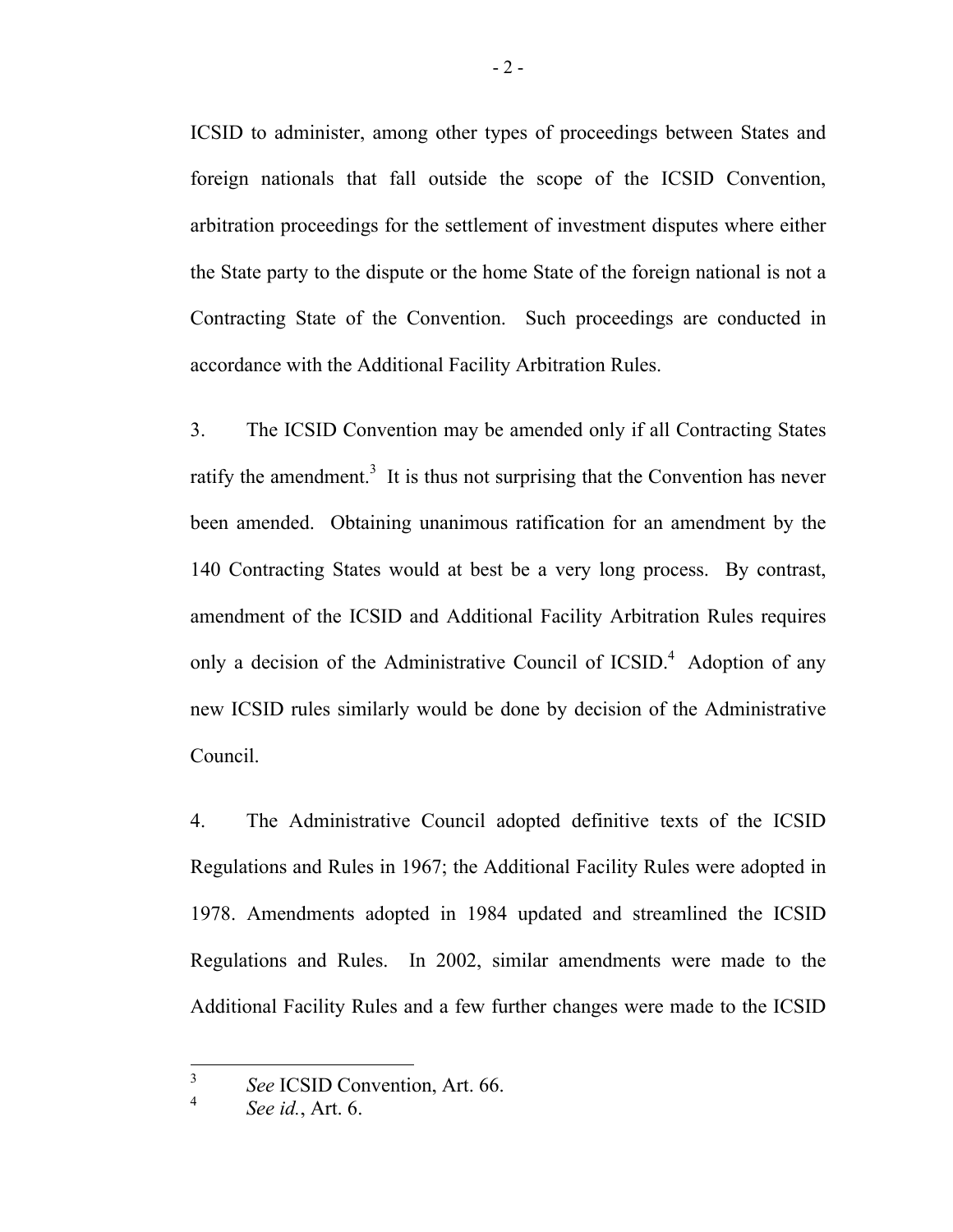Regulations and Rules. Up until the beginning of 2002, ICSID had registered 85 ICSID Convention cases and 10 Additional Facility cases; of these cases, three were conciliation proceedings and the rest arbitrations. Since then, the caseload of ICSID has grown dramatically, by another 73 arbitration proceedings[.](#page-4-0)<sup>5</sup>

5. Continuing a trend that began in the late 1990s, almost all of the new cases have been initiated pursuant to the investor-to-State dispute-settlement provisions of investment treaties with consents to arbitration under the ICSID Convention or Additional Facility Rules. There are now over 1,500 bilateral investment treaties (BITs) containing such provisions as well as several multilateral treaties, which notably include the NAFTA and the Energy Charter Treaty. In many respects, parties to proceedings seem to have continued to regard the ICSID and Additional Facility Rules as adequately meeting their needs. However, in a number of areas, concerns have been raised and there have been proposals for change.

6. One area involves preliminary procedures, immediately following the registration of a request for arbitration. In an arbitration under the ICSID Convention, interim measures of protection are in principle only available from the arbitral tribunal. It has been suggested that consideration be given to addressing the situation where interim relief is urgently required at the outset

<span id="page-4-0"></span>*See* Lists of Pending and Concluded Cases, www.worldbank.org/icsid.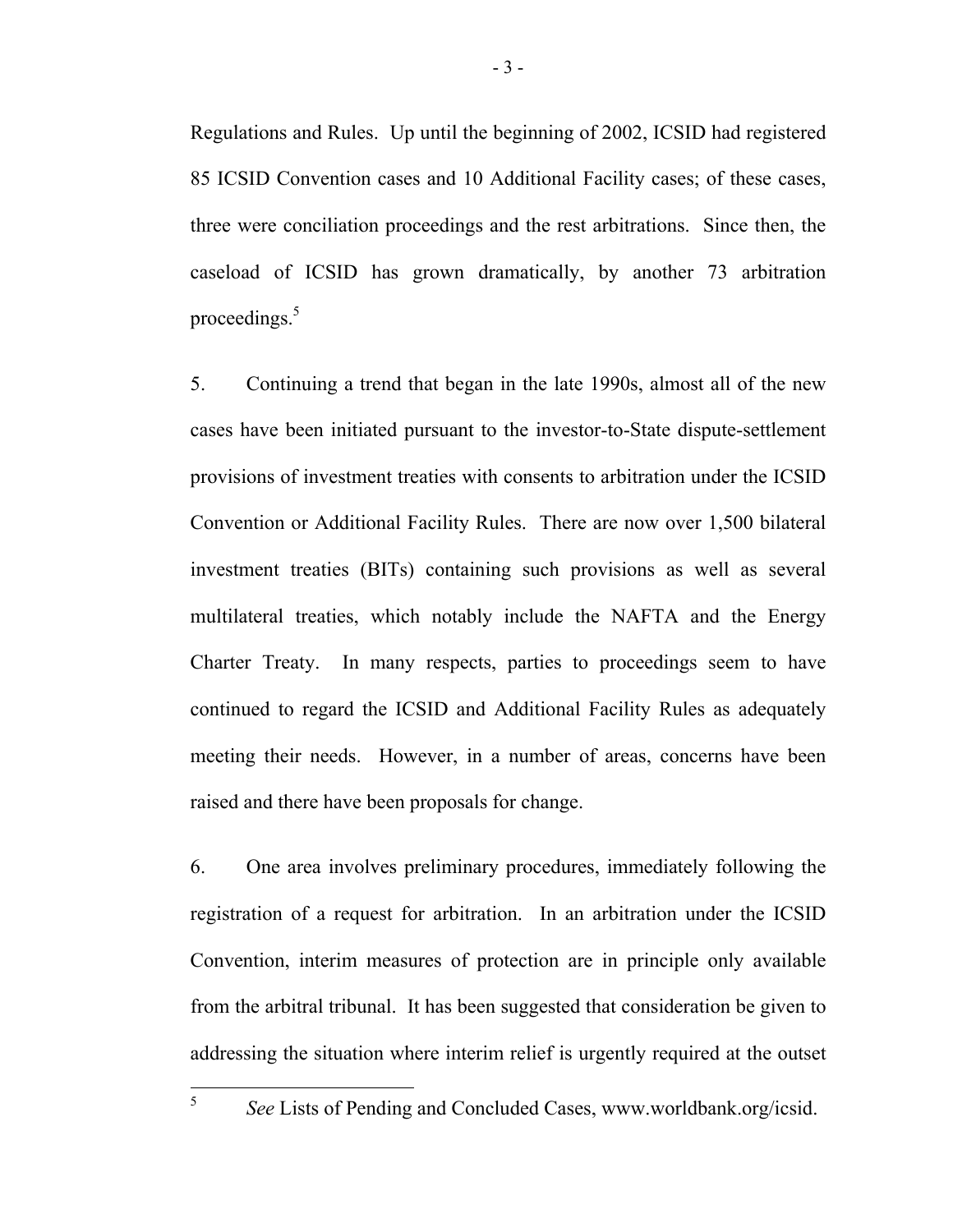of the proceeding, by introducing an expedited procedure for the preparation of submissions on the question so that they may be considered by the arbitral tribunal immediately after its constitution. As the power of ICSID to deny registration of a request for arbitration is closely circumscribed by the Convention, to cases where the request discloses a manifest lack of jurisdiction, it has also been proposed that there be a procedure for a party to seek from the tribunal, once it is constituted, the dismissal on an expedited basis of an unmeritorious claim. It has furthermore been asked whether ICSID could more rapidly publish awards issued under its auspices and whether ICSID arbitral proceedings could be made more accessible to third parties. In addition, some concern has been expressed about the adequacy of the disclosure requirements for ICSID arbitrators. Other suggestions that have been made include making mediation more readily available for investor-to-State disputes and more systematically assisting developing countries to build expertise in investor-to-State arbitration. A further, potentially most important, issue that has been raised is whether an appellate mechanism is desirable to ensure coherence and consistency in case law generated in ICSID and other investor-to-State arbitrations initiated under investment treaties.

7. Many of the above-mentioned issues can be addressed by appropriate provisions in new investment treaties, as a number of them already illustrate,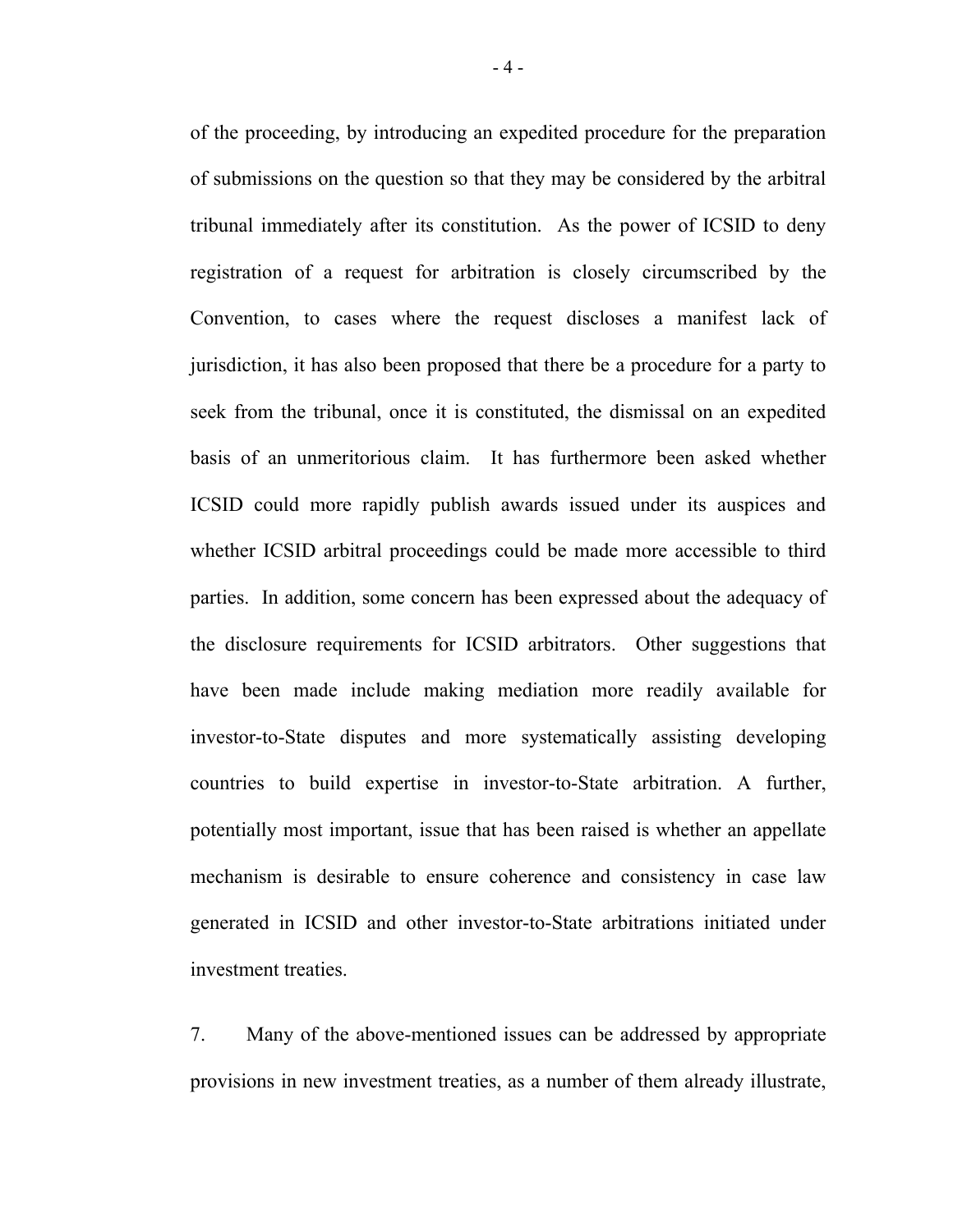and in amendments of existing investment treaties. This paper examines how such efforts might be complemented by amendments of the ICSID and Additional Facility Arbitration Rules, and by other initiatives of the Centre. The purpose is to encourage discussion of such possible improvements and to invite any further suggestions for change.

#### **II. PRELIMINARY PROCEDURES**

8. Under the ICSID Convention, an arbitral tribunal may, if it considers that the circumstances so require, recommend any provisional measures that should be taken to preserve the respective rights of either party.<sup>6</sup> The ICSID Arbitration Rules make it clear that provisional measures may only be sought from national courts if this is provided for in the consent to arbitration of the parties.<sup>[7](#page-6-1)</sup> Some investment treaties take advantage of this possibility and permit recourse to national courts for provisional measures. Such arrangements are, however, uncommon; parties seeking provisional measures must therefore normally await the constitution of the arbitral tribunal, even if the measures may be urgently required. In addition to the time needed to review and register a request for arbitration, four months or more may be required to constitute an arbitral tribunal. The tribunal, in turn, may only recommend provisional measures after each party has had the opportunity to

<span id="page-6-0"></span><sup>6</sup> *See* ICSID Convention, Art. 47. 7

<span id="page-6-1"></span>*See* ICSID Arbitration Rule 39(5).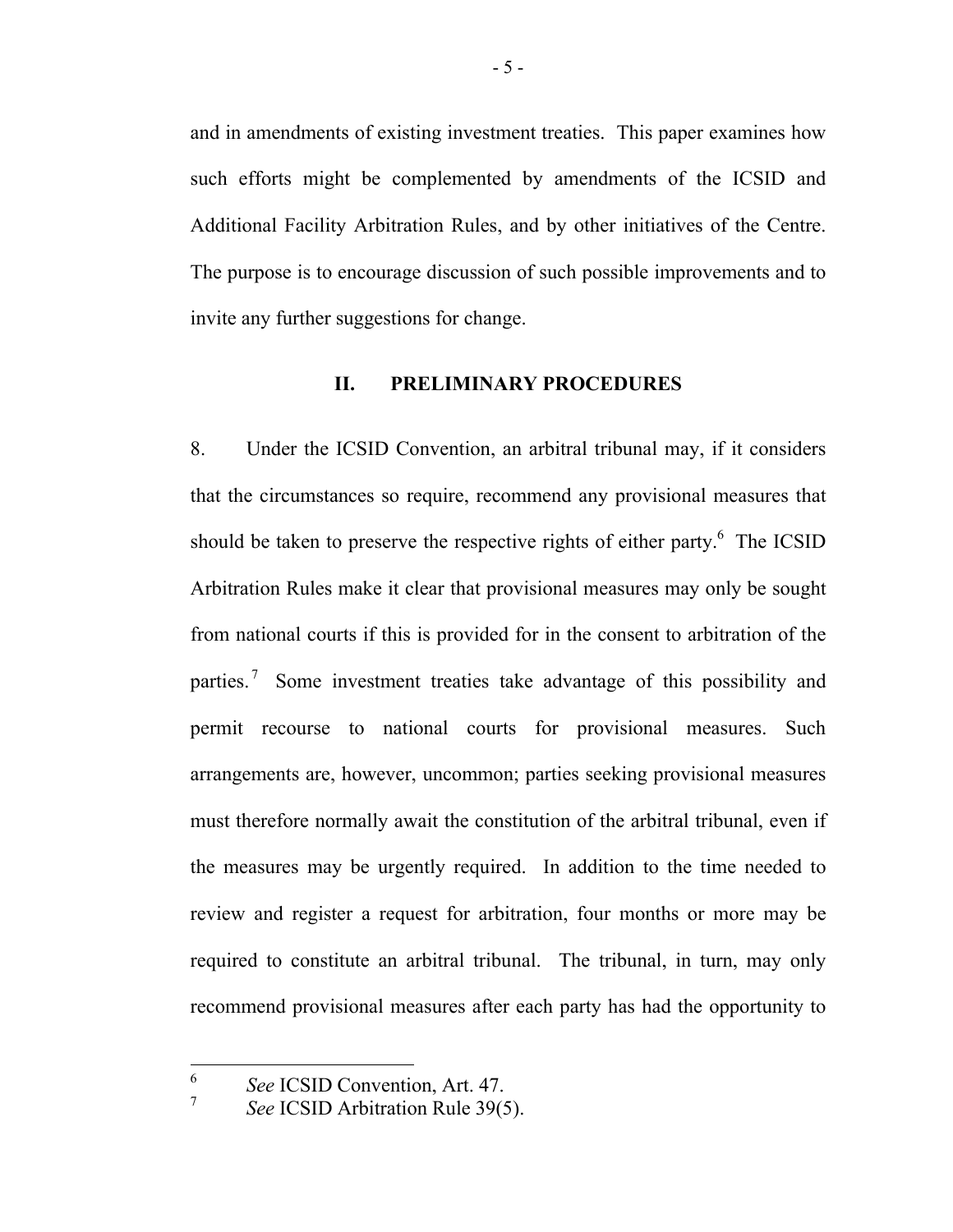present its observations.8 The problem might be addressed by a procedure for the expedited filing of a request for provisional measures and all of the observations of the parties on the request while the tribunal is being constituted so that it may upon its constitution consider and decide on the request within a brief time limit.<sup>9</sup> Such a procedure could be introduced by amendment of ICSID Arbitration Rule 39, on provisional measures.

9. If, on the basis of the information contained in a request for arbitration under the ICSID Convention, the dispute is manifestly outside the jurisdiction of the Centre, the Secretary-General of ICSID will refuse to register the request and the case will proceed no further.<sup>10</sup> The Secretary-General exercises a similar screening power with respect to requests for arbitration under the Additional Facility Rules. The screening power does not extend to the merits of the dispute or to cases where jurisdiction is merely doubtful but not manifestly lacking. In such cases, the request for arbitration must be registered and the parties invited to proceed to constitute the arbitral tribunal. Registration is, however, without prejudice to the powers and functions of the arbitral tribunal in regard to jurisdiction and the merits of the dispute. The

<span id="page-7-0"></span> $\int_{9}^{8}$  *See id.*, Rule 39(4).

<span id="page-7-1"></span>An alternative might be to introduce a pre-arbitral referee procedure along the lines of that of the International Chamber of Commerce Court of Arbitration. *See* www.iccwbo.org.<br><sup>10</sup> *See* ICSID Convention, Art. 36(3).

<span id="page-7-2"></span>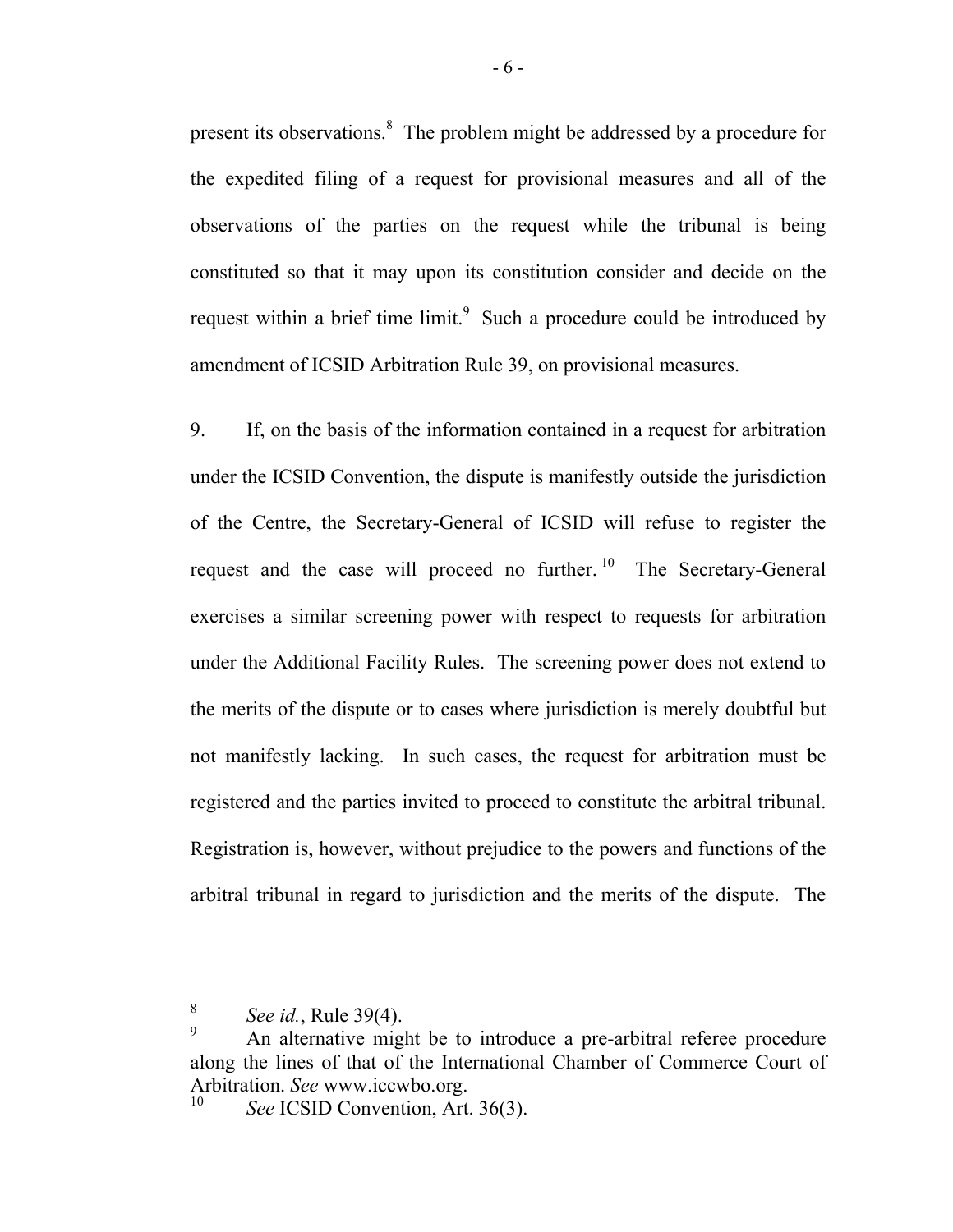partiesare reminded of this in the notice of registration of the request.<sup>11</sup> Once constituted, the tribunal may dismiss the claim on the merits or for lack of jurisdiction. As several cases have demonstrated, if the tribunal considers the claim to have been frivolous, it may also award costs to the respondent.

10. It might in this context be useful to make clear in the ICSID and Additional Facility Arbitration Rules, by provisions establishing a special procedure for the purpose, that the tribunal may at an early stage of the case be asked on an expedited basis to dismiss all or part of the claim. Such provisions could specify that a request for such a dismissal would be without prejudice to the further objections a party might make, if the request were denied. The provisions would be helpful in reassuring parties that consider the screening power of the Secretary-General to be too limited, especially insofar as it does not extend to the merits of the dispute. The provisions could be introduced by amending ICSID Arbitration Rule 41 and Article 45 of the Additional Facility Arbitration Rules, which deal with preliminary objections to jurisdiction.

#### **III. PUBLICATION OF AWARDS AND ACCESS OF THIRD PARTIES**

11. Through its conciliation and arbitration registers, ICSID publishes information on procedural developments in all of the cases pending before the

<span id="page-8-0"></span>11

Pursuant to ICSID Institution Rule  $7(e)$ .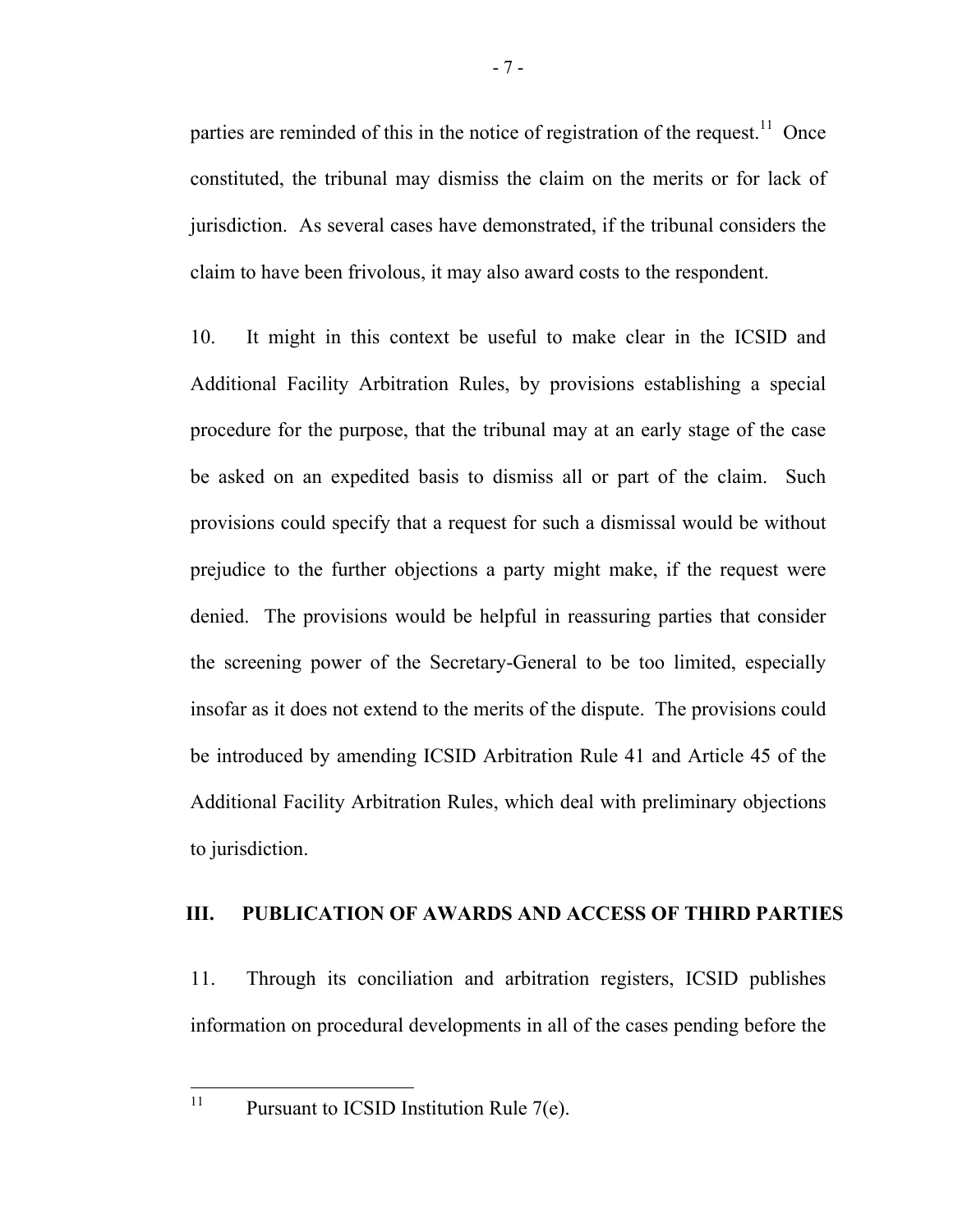Centre[.](#page-9-0)<sup>12</sup> Article 48(5) of the ICSID Convention provides that ICSID shall not publish an award without the consent of the parties. The Centre actively seeks, and usually obtains, the consent of the parties for such publication. It then posts the award on the website of ICSID and reprints it in the *ICSID Review – Foreign Investment Law Journal*. When both parties do not consent to the publication of the award by ICSID, one party commonly releases it for publication by such other sources as *International Legal Materials*, the *Journal du Droit International* or *ICSID Reports*. If the Centre does not have the required consent of both parties for publication of the full text of the award, and it is not published by another source, ICSID publishes (on its website and in the *ICSID Review – Foreign Investment Law Journal*) excerpts from the legal holdings of the award, pursuant to ICSID Arbitration Rule 48(4). In short, all ICSID arbitral awards, or at least their key legal holdings, are now published.

12. There nevertheless remains the question of the timeliness of publication, an important consideration when many cases involving similar issues are pending. It occasionally is not until several months have passed that ICSID receives the consent of both parties for it to publish an award. ICSID might in such cases promptly publish excerpts of the main holdings, while it awaits the consents for publication of the full text. Arbitration Rule

<span id="page-9-0"></span> $12<sup>°</sup>$ The registers are maintained pursuant to ICSID Administrative and Financial Regulation 23.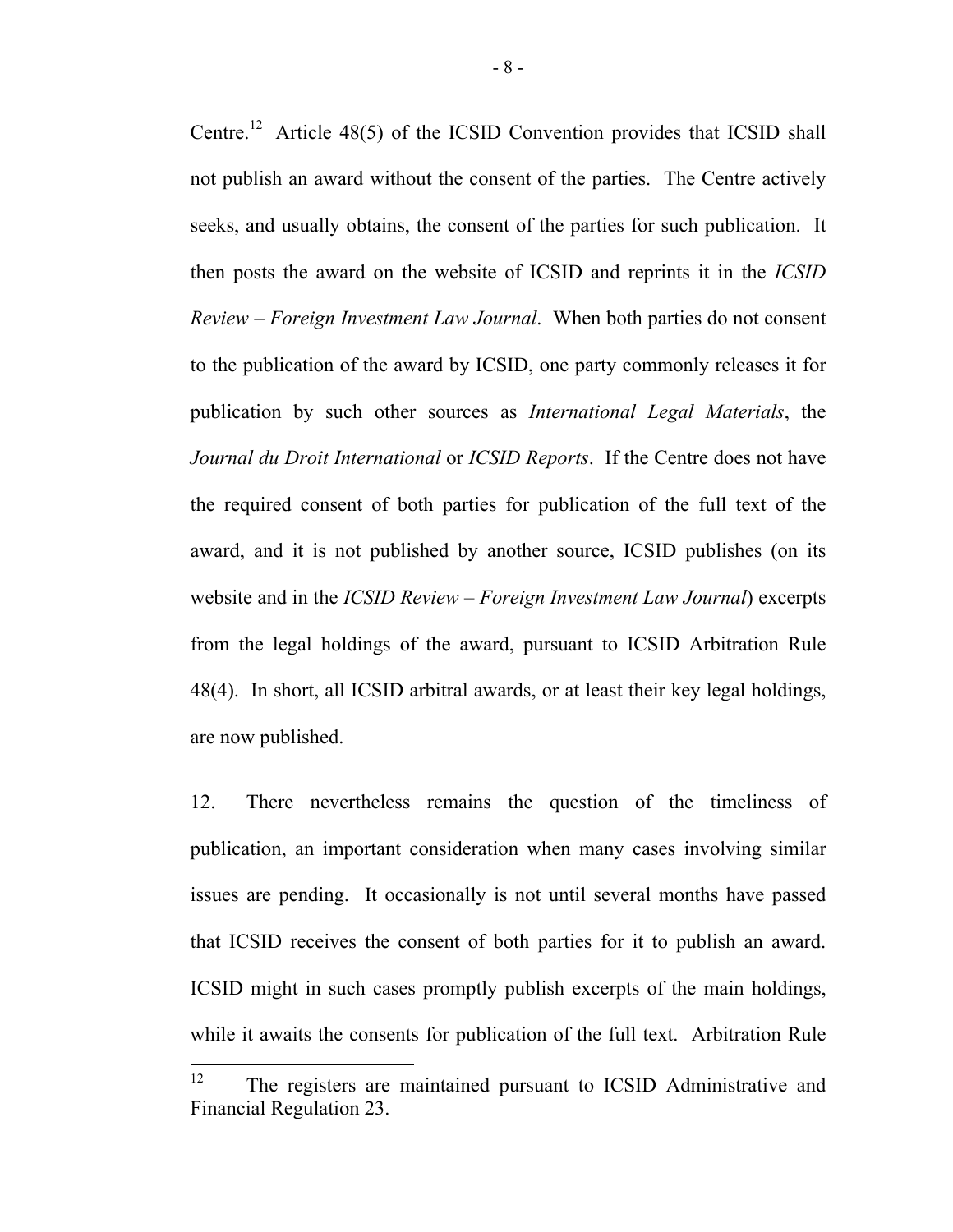48(4) authorizes, but does not require, ICSID to publish excerpts from the awards. Their prompt publication would be facilitated by amending ICSID Arbitration Rule 48(4) (and the corresponding provision of the Additional Facility Arbitration Rules, Article 53(3)) to make it mandatory for ICSID to publish the extracts.

13. In two recent investor-to-State arbitrations governed by the Arbitration Rules of the United Nations Commission on International Trade Law (UNCITRAL), [13](#page-10-0) a form of arbitration that is also often mentioned in investment treaties, the tribunals confirmed that they had broad authority to accept and consider submissions from third parties. Arbitrations under the ICSID and Additional Facility Arbitration Rules have not yielded similar precedents. There may well be cases where the process could be strengthened by submissions of third parties, not only civil society organizations but also for instance business groups or, in investment treaty arbitrations, the other States parties to the treaties concerned. It might therefore be useful to make clear that the tribunals have the authority to accept and consider submissions from third parties. This could be done by amendments of ICSID Arbitration Rule 34 and Article 41 of the Additional Facility Arbitration Rules, regarding evidence. The amendments could set out conditions for the submissions – for example, as to financial and other disclosures by aspiring friends of the court

<span id="page-10-0"></span><sup>&</sup>lt;sup>13</sup> For the UNCITRAL Arbitration Rules, see www.uncitral.org.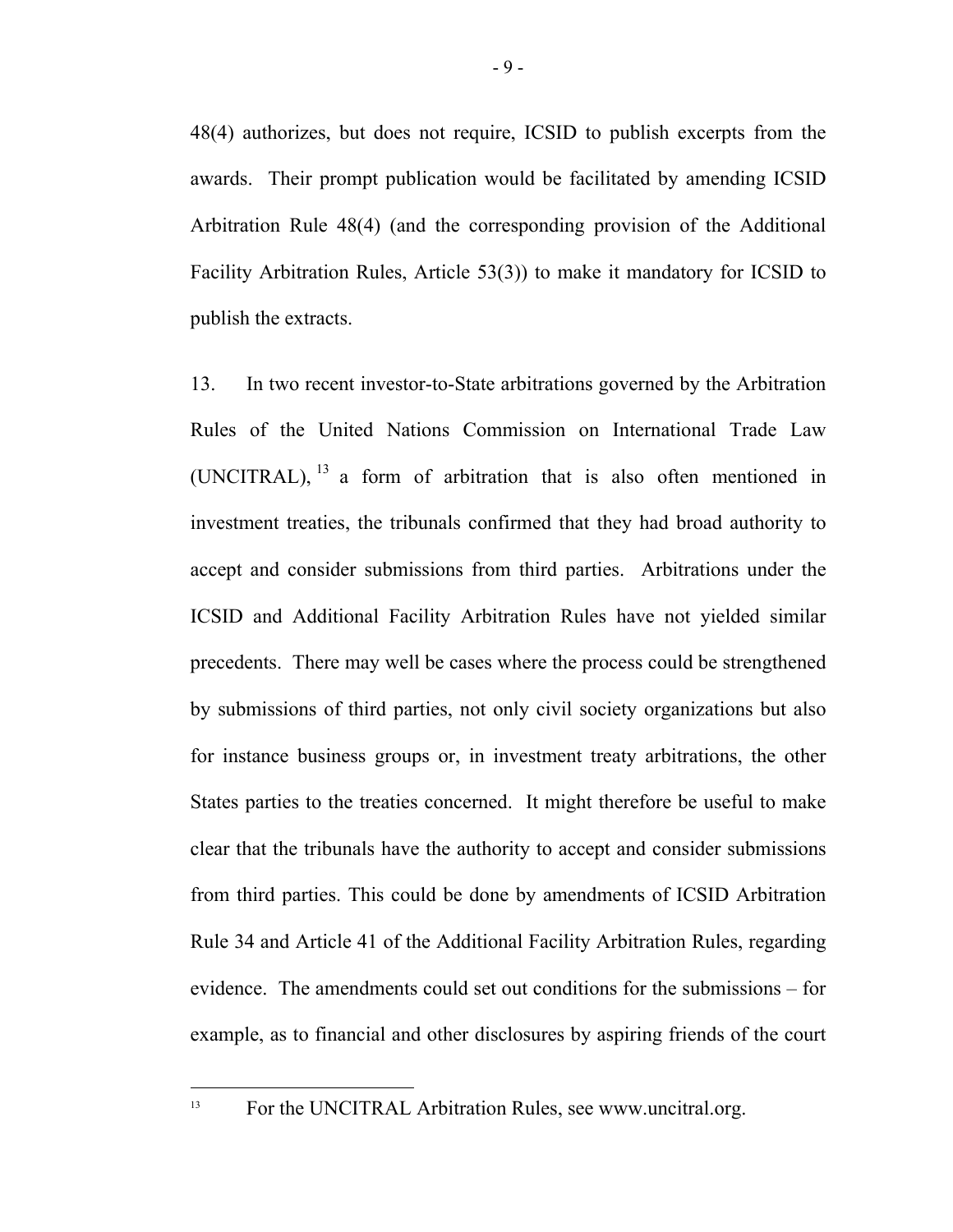– or more flexibly leave such conditions for determination by the tribunals in each case.

14. The disputing parties, their counsel and other representatives, and witnesses and experts called upon to testify at hearings held by the tribunal, may attend the hearings. According to the ICSID and Additional Facility Arbitration Rules, the tribunal may allow other persons to attend the hearings only "with the consent of the parties."<sup>[14](#page-11-0)</sup> The notes published with the first edition of the ICSID Regulations and Rules presented this provision in the ICSID Arbitration Rules as reflecting an implication in Article 48(5) of the ICSID Convention "that, as a matter of principle, arbitration proceedings should not be public."<sup>15</sup> However, as indicated earlier, Article 48(5) of the Convention prohibits ICSID from publishing an award without the consent of the parties. The notion that it connotes wider confidentiality or privacy obligations, beyond those of ICSID itself, is not supported by current arbitral practice.

15. Hearings open to the public have been consented to by the parties in two cases administered by ICSID. The Centre has successfully coped with the logistical challenges of hosting such hearings. Some new investment

<span id="page-11-0"></span> $14$ 14 ICSID Arbitration Rule 32(2); Additional Facility Arbitration Rules, Art. 39(2).

<span id="page-11-1"></span>Note C to ICSID Arbitration Rule 31 (now Rule 32) in ICSID Regulations and Rules, Doc. ICSID/4/Rev. 1(1968).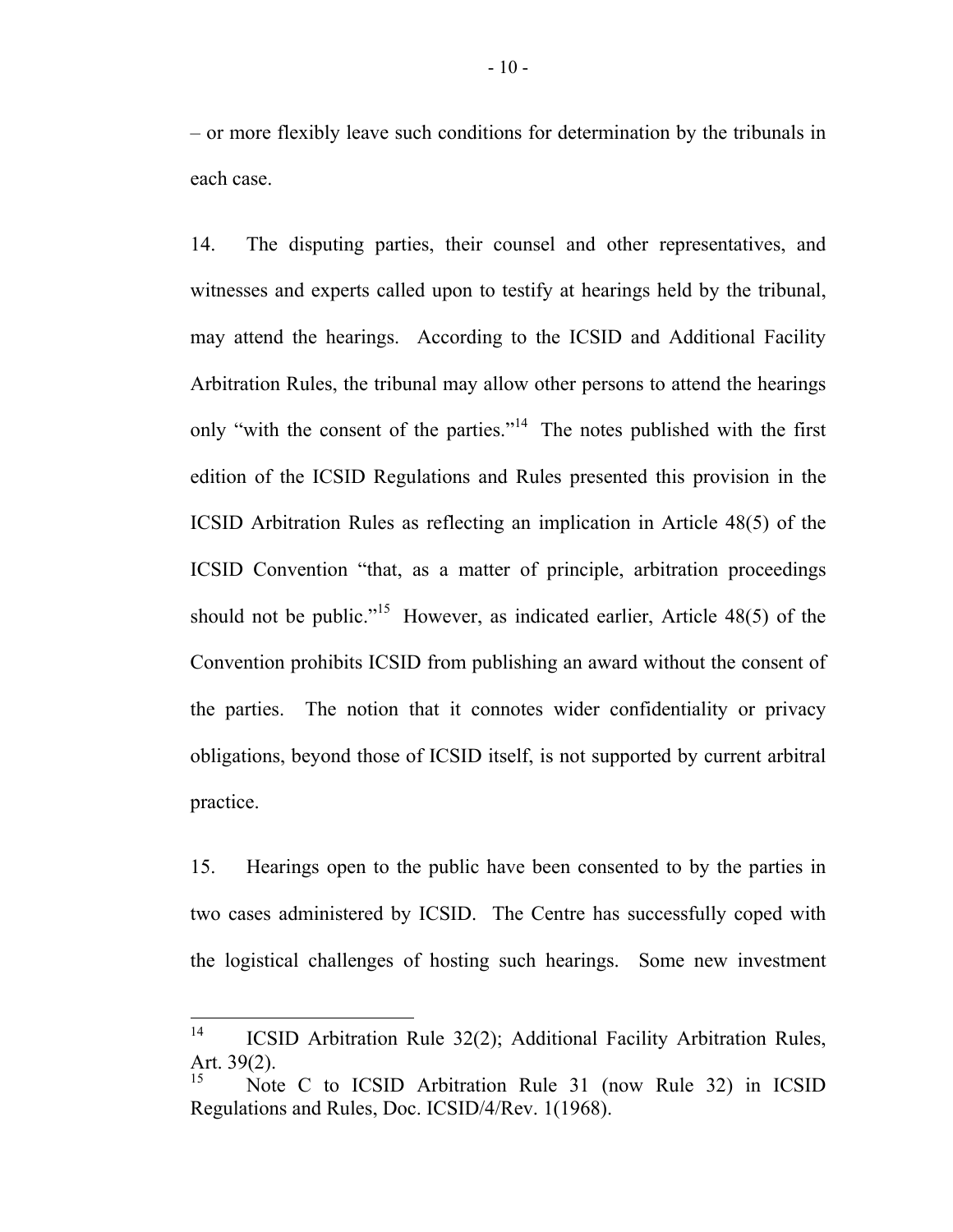treaties provide for open hearings in all investor-to-State arbitrations under the treaties. It would seem unwise simply to substitute such a blanket provision for the existing provisions of the ICSID and Additional Facility Arbitration Rules. Not all cases under those rules are treaty arbitrations. On the other hand, the present provisions allow a party to veto any wider attendance at hearings that might be considered necessary or desirable not only by the other party but also by the tribunal. The provisions concerned, ICSID Arbitration Rule 32(2) and Article 39(2) of the Additional Facility Arbitration Rules, might be amended so that the consent of both parties would no longer be required for decisions of the tribunal to permit additional categories of persons to attend the hearings or even to open them to the public. Such amendments should require the tribunal, before making the decisions, to consider the views of the disputing parties, as well as those of the third parties concerned, and to consult with the Secretariat of ICSID on the administrative arrangements involved. The amendments should also make clear the authority of the tribunal to prescribe the conditions (for example, to protect proprietary information) of any wider attendance at the hearings.

#### **IV. DISCLOSURE REQUIREMENTS FOR ARBITRATORS**

16. Almost invariably, ICSID arbitral tribunals consist of three persons, one appointed by each party and a third (presiding) arbitrator appointed by agreement of the parties or by ICSID if there is no such agreement within a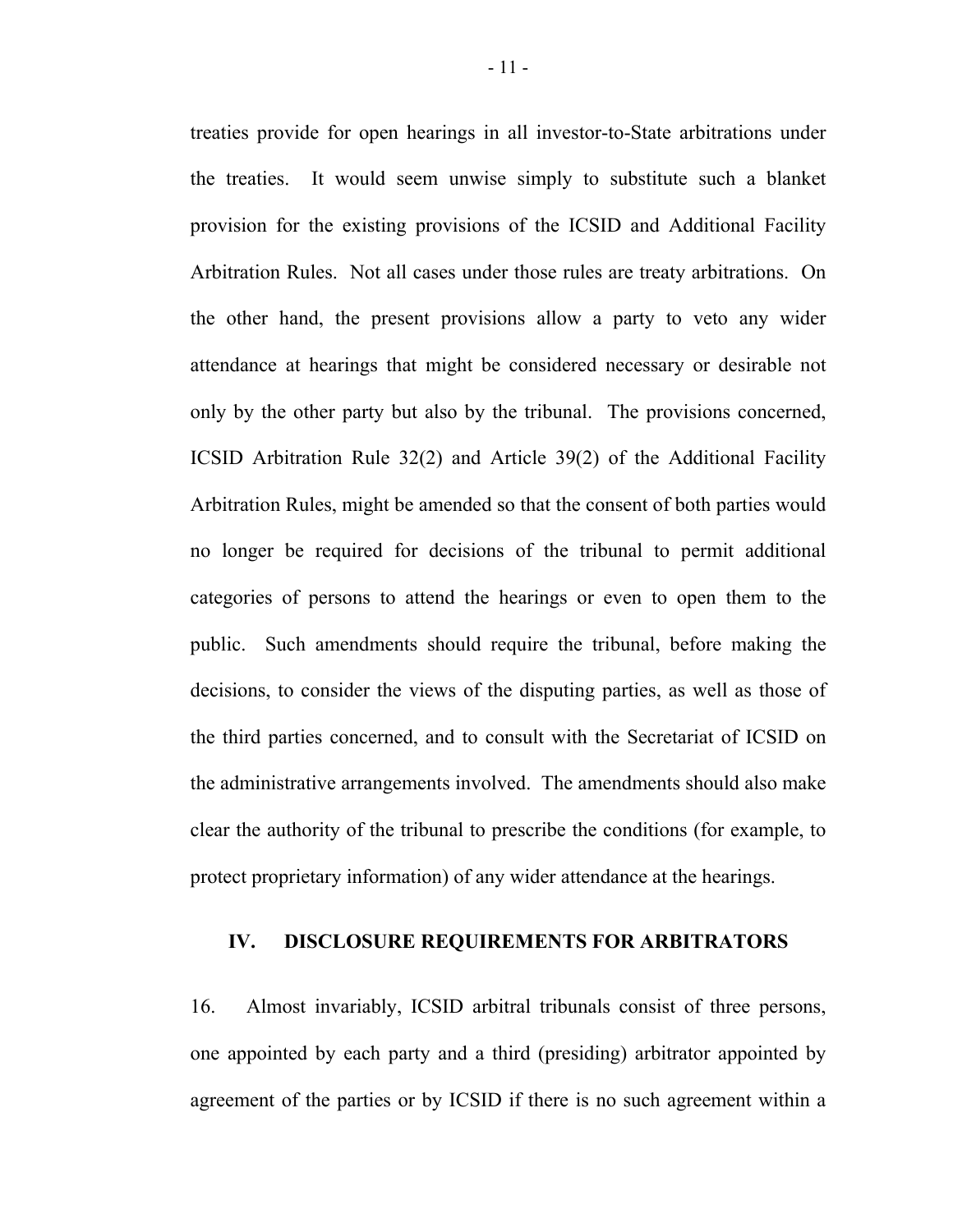certain time limit. All ICSID arbitrators must be persons of high moral character and recognized competence in the fields of law, commerce, industry or finance, who may be relied upon to exercise independent judgment[.](#page-13-0)<sup>16</sup>The requirement of reliability for independent judgment has been interpreted as encompassing impartiality as well as independence from the parties. At the outset of the proceedings, the arbitrators must sign declarations affirming that they know of no reason why they should not serve as arbitrators in the case, that they will judge fairly between the parties according to the applicable law, andthat they will accept no unauthorized instruction or compensation.<sup>17</sup> Arbitrators are required to append to the declarations statements of any past or present professional, business or other relationships with the parties[.](#page-13-2)<sup>18</sup>Once signed, the declarations are transmitted by ICSID to the parties.

17. With the large number of new cases, the disclosure requirements for ICSID arbitrators might usefully be expanded. Under the UNCITRAL Arbitration Rules, an arbitrator is required to disclose to the parties any circumstances likely to give rise to justifiable doubts as to his or her impartiality or independence.<sup>19</sup> The relevant ICSID provisions, ICSID Arbitration Rule 6(2) and Article 13(2) of the Additional Facility Arbitration

<span id="page-13-0"></span><sup>16</sup> See ICSID Convention, Arts. 14(1) and 40(2); Additional Facility Arbitration Rules, Art. 8.

<span id="page-13-1"></span>See ICSID Arbitration Rule 6(2); Additional Facility Arbitration Rules, Art. 13(2).

<span id="page-13-2"></span> $\int_{19}^{18}$  *See id.* 

<span id="page-13-3"></span><sup>19</sup> *See* UNCITRAL Arbitration Rules, Art. 9.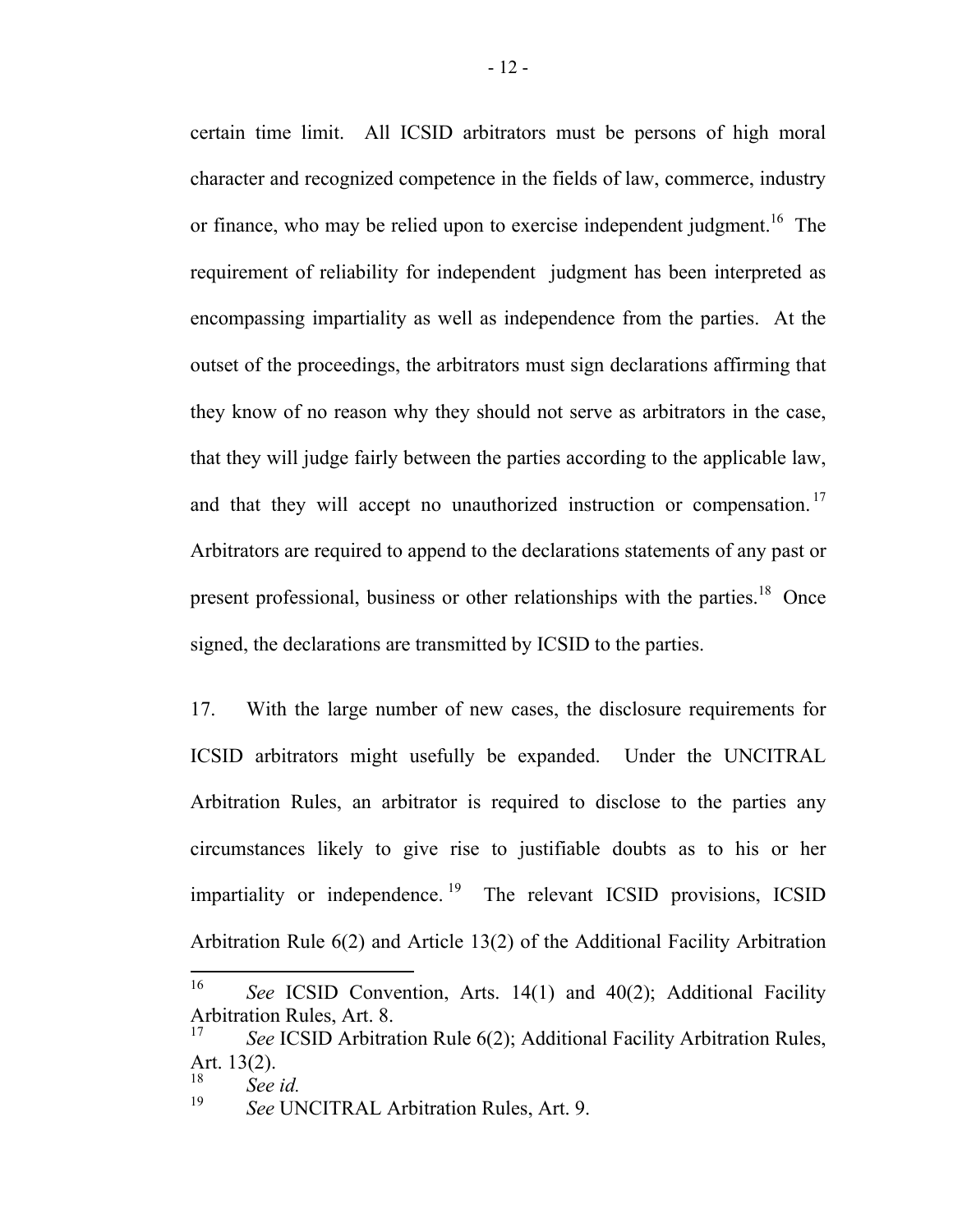Rules, could be amended similarly to require the arbitrator to disclose, not only any past or present relationships with the parties, but more generally any circumstances likely to give rise to justifiable doubts as to the arbitrator's reliability for independent judgment. This might in particular be helpful in addressing perceptions of issue conflicts among arbitrators. The ICSID provisions could also be amended to make it clear that the expanded disclosure requirement would apply throughout the entire proceeding and not just at its commencement. Consideration might, in addition, be given to the elaboration by ICSID of a code of conduct for arbitrators like codes elaborated in other intergovernmental settings[.](#page-14-0) $^{20}$ 

### **V. MEDIATION AND TRAINING**

18. ICSID also provides facilities for the settlement of disputes by conciliation. The Centre now actively promotes conciliation as a relatively low-cost alternative to arbitration that may better preserve business relationships between the parties. On receipt of a request for arbitration, ICSID calls the attention of the parties to the conciliation alternative. Mediation may in some cases be a more effective means of reaching an amicable settlement than the comparatively formal conciliation procedures. In addition to promoting its conciliation facilities, ICSID has therefore begun

<span id="page-14-0"></span><sup>20</sup> See, e.g., WTO Rules of Conduct for the Dispute Settlement Understanding, www.wto.org.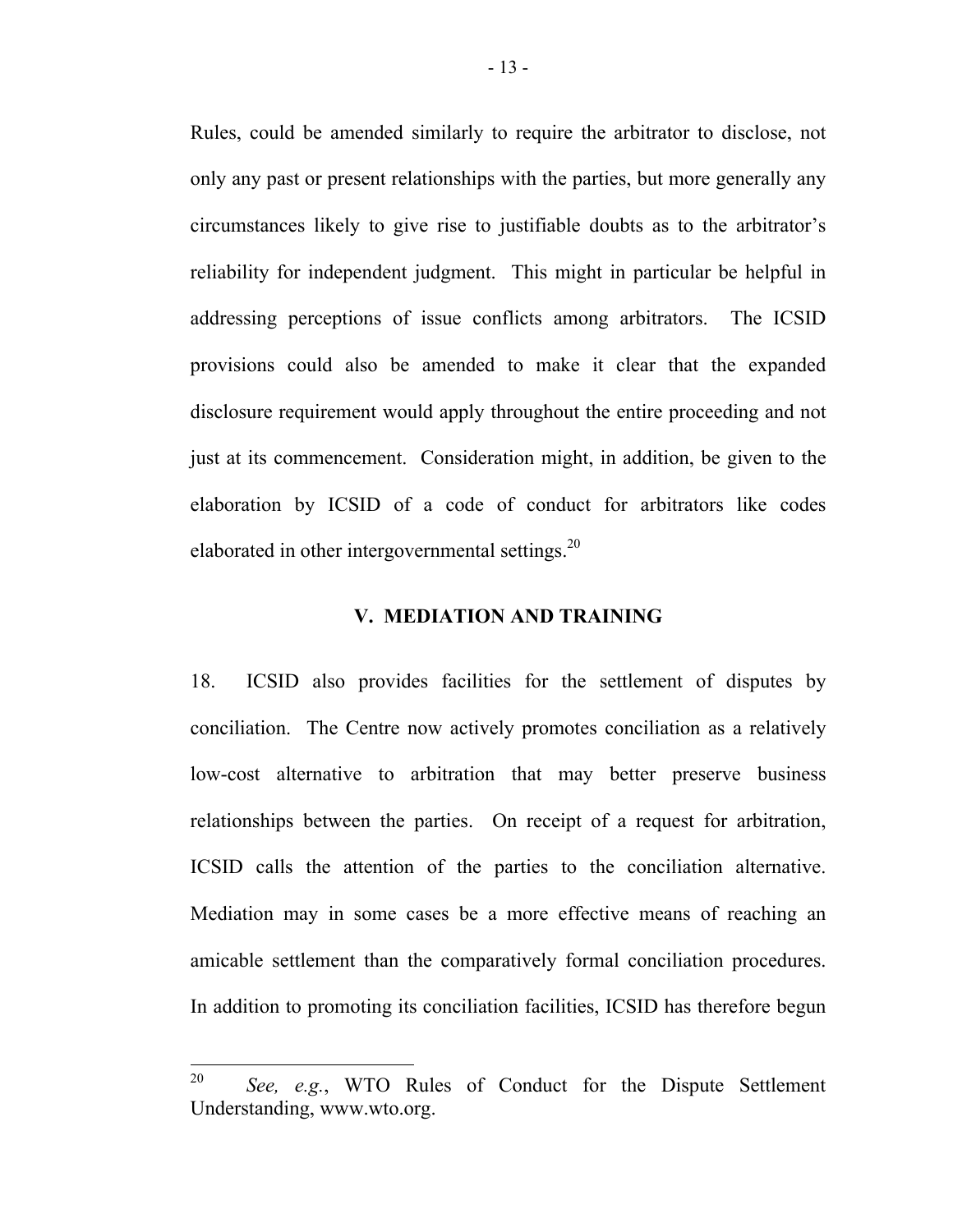to examine the possibility of helping to sponsor the establishment of a mediation service for investor-to-State disputes.

19. The ICSID Secretariat has over the years cooperated with such other organizations as the International Development Law Organization and the United Nations Conference on Trade and Development in training programs for officials of developing countries, on the arbitration of investment disputes. The ICSID Secretariat could consider ways of intensifying and further systematizing such training activities.

### **VI. AN ICSID APPEALS FACILITY?**

20. As indicated in the introduction of this paper, interest has been shown in awards in investor-to-State cases under investment treaties being made subject to a mechanism for the appeal of the awards. There have already been concluded several treaties that envisage, in broad terms, the eventual creation of such a mechanism. Several more such treaties are being negotiated. By mid-2005, as many as 20 countries may have signed treaties with provisions on an appeal mechanism for awards rendered in investor-to-State arbitrations under the treaties. Most of these countries are also Contracting States of the ICSID Convention.

21. It was mentioned in the introduction of this paper that the appeal mechanism would be intended to foster coherence and consistency in the case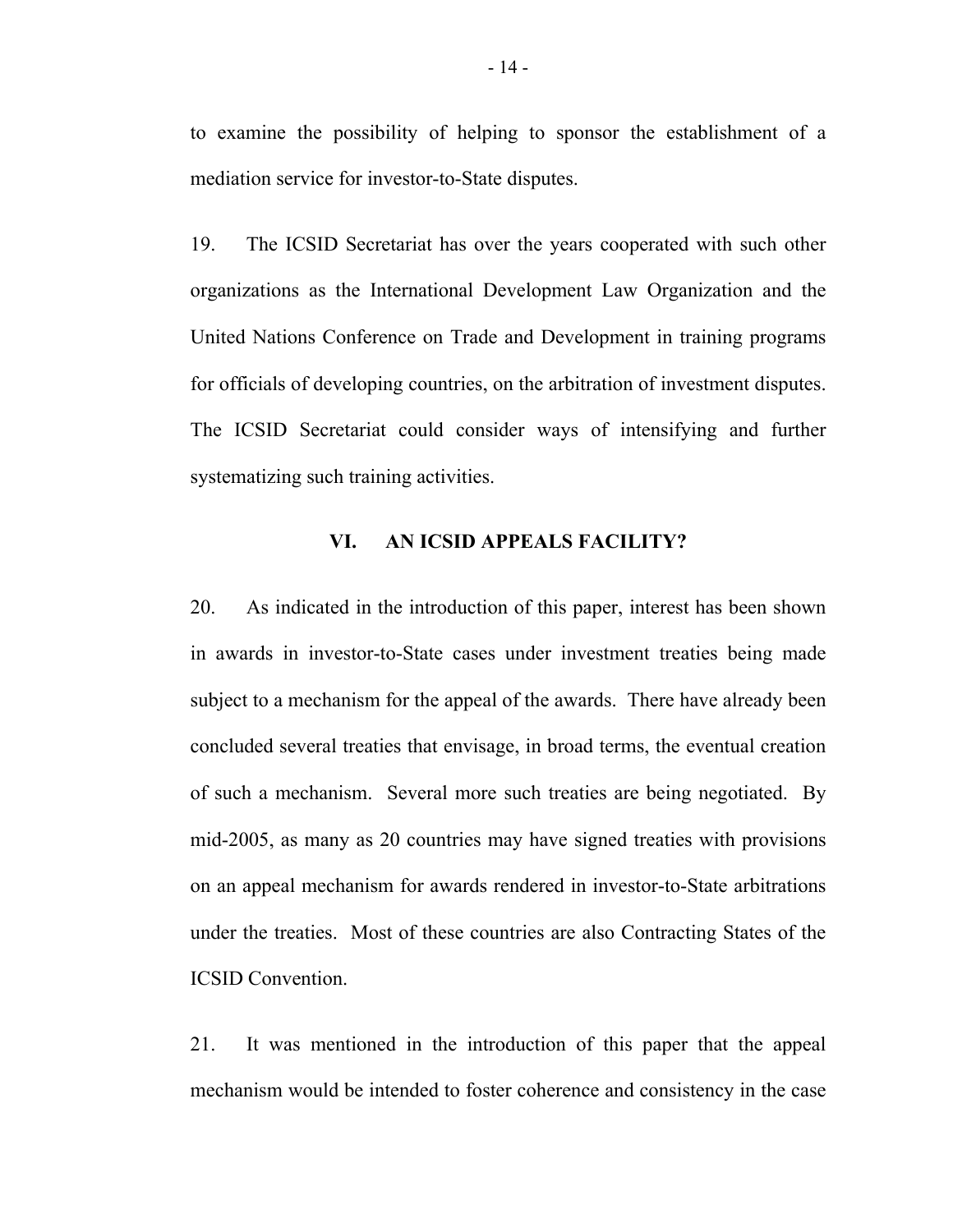law emerging under investment treaties. Significant inconsistencies have not to date been a general feature of the jurisprudence of ICSID. It might also be argued that providing an appeal mechanism could fragment the ICSID arbitral regimes: ICSID arbitrations would in some instances be subject to the mechanism and in other cases remain free of the mechanism. Subjecting ICSID arbitral awards to an appeal mechanism might also detract from the finality of the awards and open opportunities for delays in their enforcement.

22. On the other hand, there clearly is scope for inconsistencies to develop in the case law, given the increased number of cases, as well as the fact that under many investment treaties disputes may be submitted to different, ICSID and non-ICSID, forms of arbitration. As to the question of fragmentation, it may be pointed out that there already are different forms of ICSID arbitration (ICSID Convention arbitration and Additional Facility Rules arbitration). With an appeal mechanism, ICSID would be extending a further disputesettlement option to interested parties. For the cases where there is such interest, the mechanism might enhance the acceptability of investor-to-State arbitration.

23. In any event, as indicated above, a number of countries are committing themselves to an appeal mechanism. It would in this context seem to run counter to the objectives of coherence and consistency for different appeal mechanisms to be set up under each treaty concerned. Efficiency and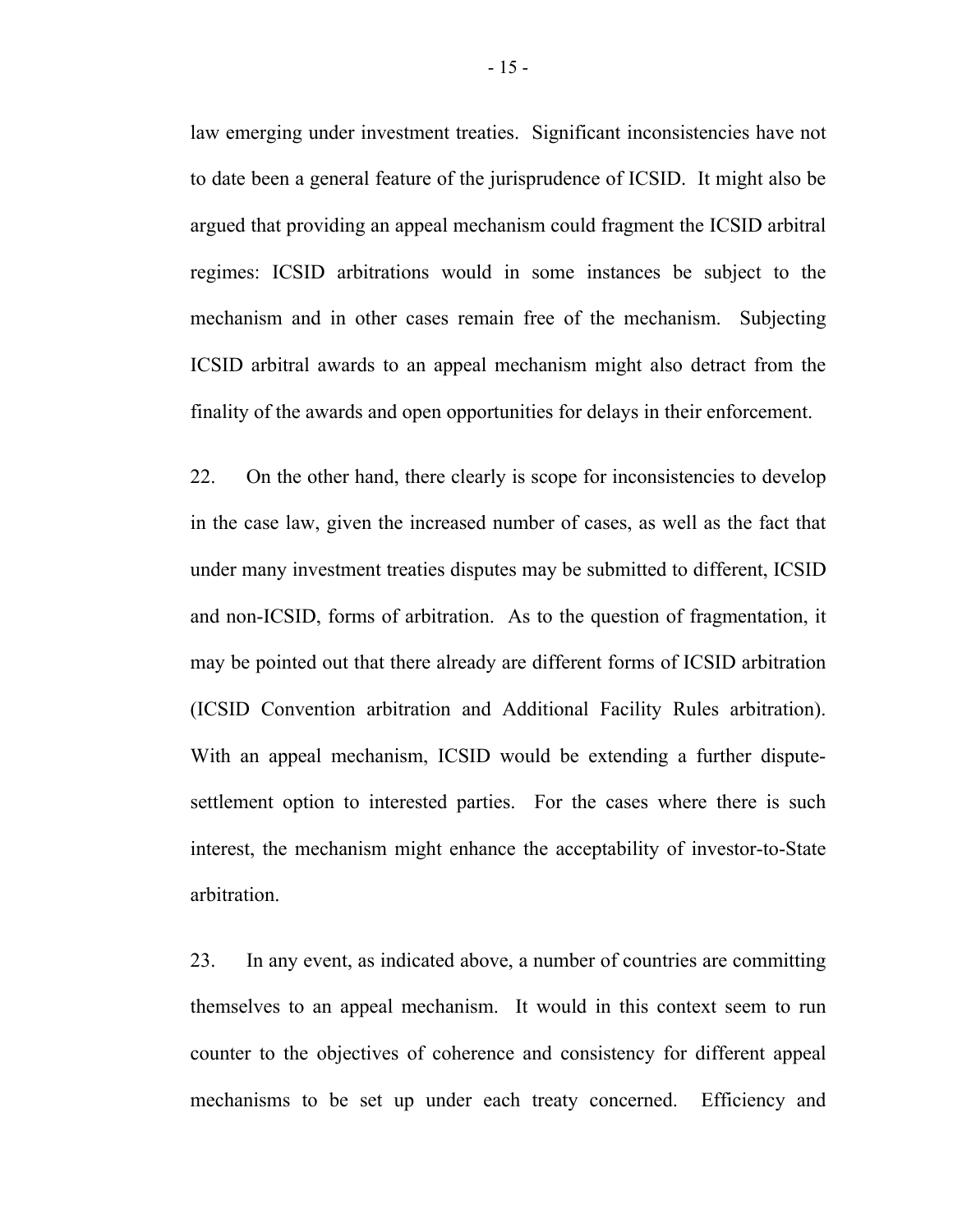economy, as well as coherence and consistency, might best be served by ICSID offering a single appeal mechanism as an alternative to multiple mechanisms. It would be on this assumption that the Centre might pursue the creation of such an ICSID Appeals Facility at this stage. The possible features of an ICSID Appeals Facility are set out in the Annex of this paper. If, however, multiple appeal mechanisms are to be established, ICSID might best abstain from pursuing the creation of an Appeals Facility as it might otherwise only add to the number of appeal mechanisms.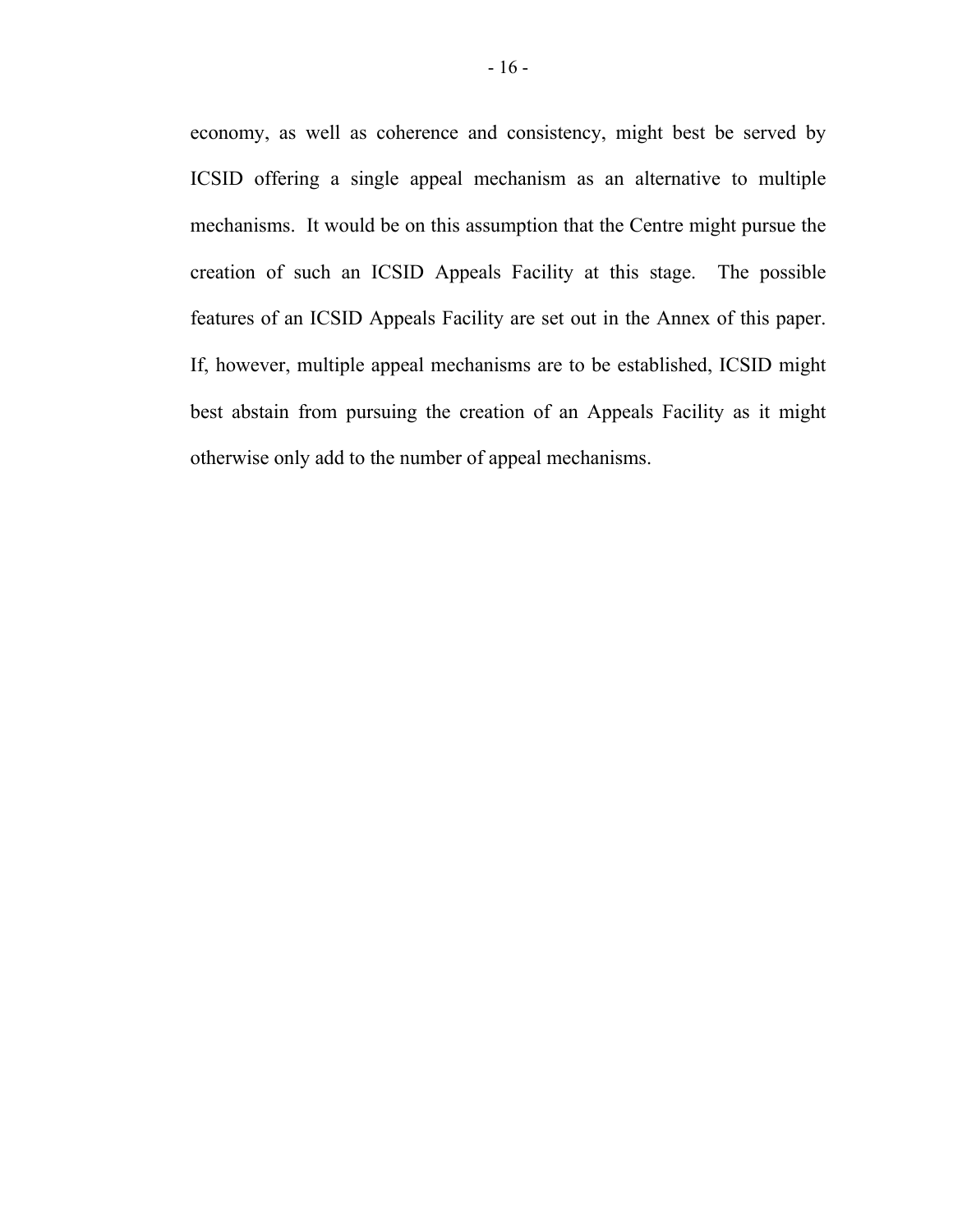#### **ANNEX**

### **POSSIBLE FEATURES OF AN ICSID APPEALS FACILITY**

1. If ICSID undertakes the creation of a single Appeals Facility, as an alternative to multiple mechanisms under treaties providing for the appeal of awards made in investor-to-State arbitrations, the Facility might be established and operate under a set of ICSID Appeals Facility Rules adopted by the Administrative Council of ICSID. An investment or other treaty (including a treaty amending an earlier one) could then provide that awards, made in cases covered by the treaty, would be subject to review in accordance with the ICSID Appeals Facility Rules. The Facility would best be designed for use in conjunction with both forms of ICSID arbitration, UNCITRAL Rules arbitration and any other form of arbitration provided for in the investor-to-State dispute-settlement provisions of investment treaties.

2. According to Article 53(1) of the ICSID Convention, awards rendered pursuant to the Convention "shall not be subject to any appeal or to any other remedy except those provided for in this Convention." As explained earlier, amendment of the ICSID Convention requires the unanimous ratification of the Contracting States. The assumption, however, is that the submission of an ICSID Convention award to the Appeals Facility would in each case be based on the provisions of a treaty. In accordance with the general treaty law rules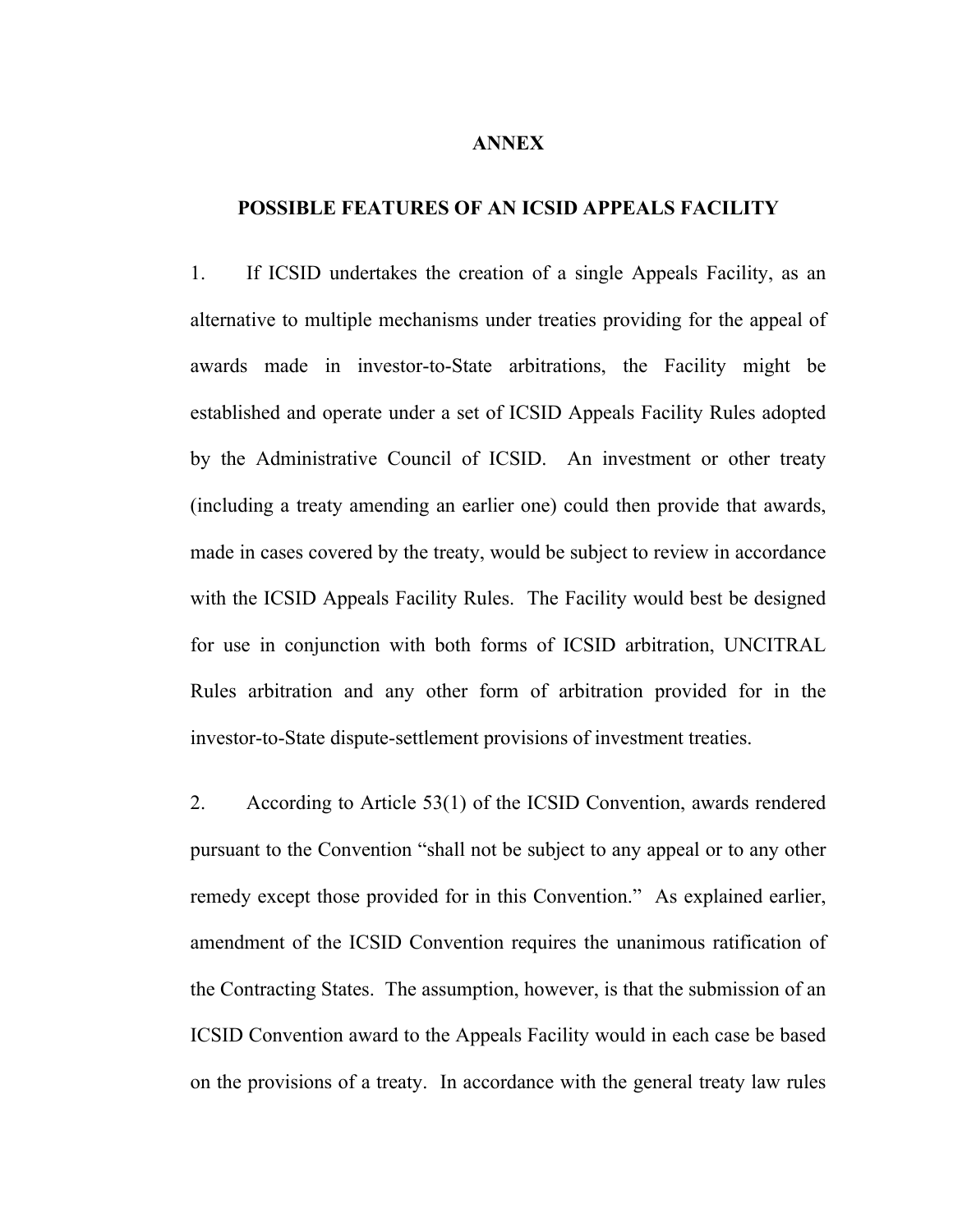reflected in Article 41 of the 1969 Vienna Convention of the Law of Treaties[,](#page-19-0) $<sup>1</sup>$ </sup> the treaty with the submission to the Appeals Facility might also modify the ICSID Convention to the extent required, as between the States parties to that treaty, provided that the modification was not prohibited by the ICSID Convention, did not affect the enjoyment of rights and performance of obligations of the other Contracting States under the ICSID Convention and was compatible with the overall object and purpose of the ICSID Convention.<sup>2</sup> The modification would have to be notified to the other Contracting States before the conclusion of the modifying treaty.<sup>3</sup>

3. As just explained, a treaty would appear to be required to make an arbitration under the ICSID Convention subject to the Appeals Facility. But the Appeals Facility could be incorporated into consents to other forms of arbitration, such as arbitration under the Additional Facility or UNCITRAL Rules, in investment laws and contracts as well as treaties. In any event, availability of the Appeals Facility would in all cases depend on the consent of the parties. Parties wishing instead to provide for arbitration without recourse under the Appeals Facility Rules would simply omit them from the consents to arbitration.

<span id="page-19-0"></span><sup>1</sup> For the Vienna Convention on the Law of Treaties, see www.un.org/law/ilc/texts/treaties.htm.

<span id="page-19-1"></span> $\mathfrak{D}$ *See id.*, Art. 41(1)(b).

<sup>3</sup> *See id.*, Art. 41(2).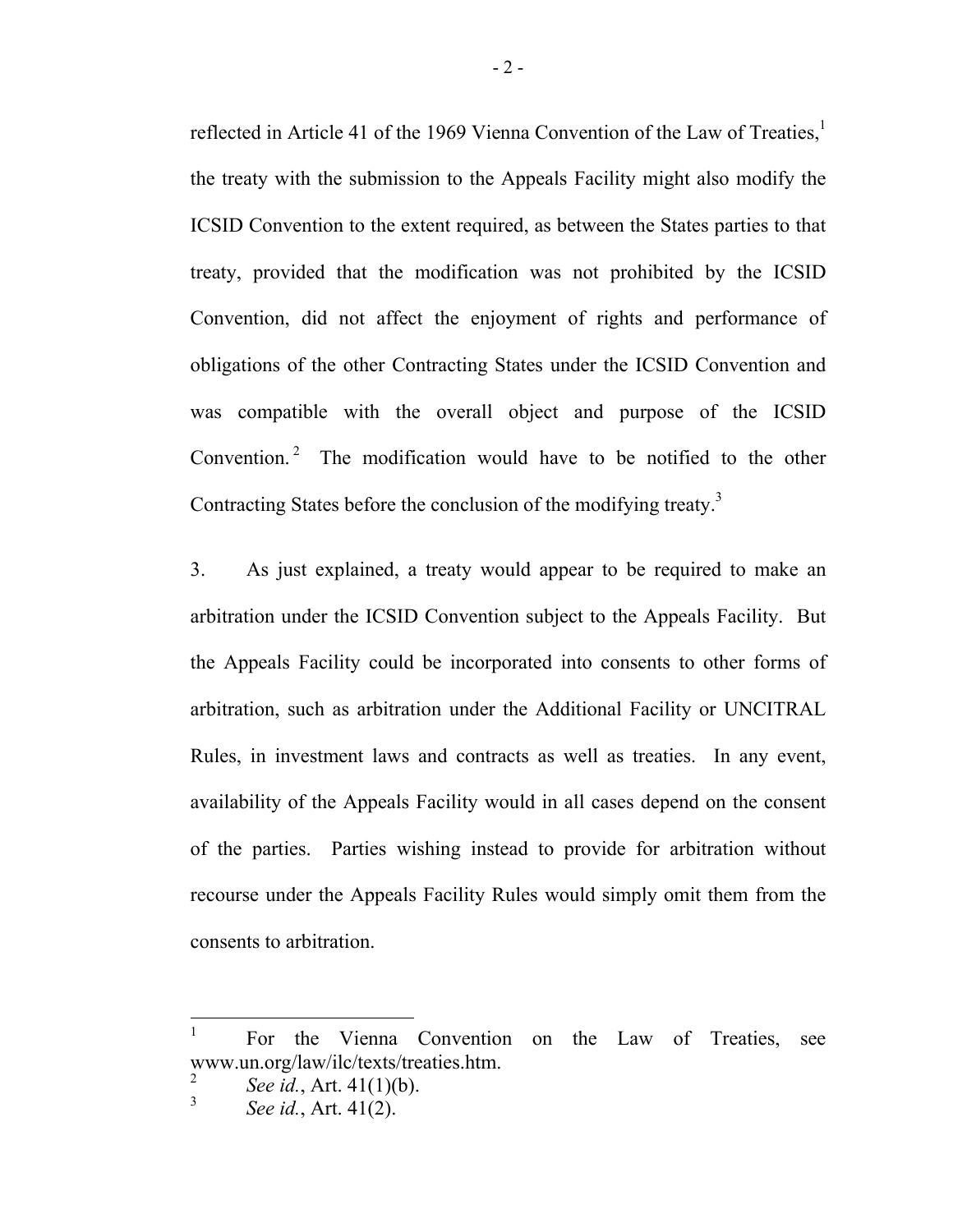4. In keeping with their consensual nature, the Appeals Facility Rules would be flexible and subject to adjustment in the underlying consent instrument. The following paragraphs describe in further detail a possible set of ICSID Appeals Facility Rules, modeled, in many respects, after provisions of the ICSID Convention, Regulations and Rules.

5. Such a set of ICSID Appeals Facility Rules could provide for the establishment of an Appeals Panel composed of 15 persons elected by the Administrative Council of ICSID on the nomination of the Secretary-General of the Centre. The terms of the Panel members would be staggered. Eight of the first 15 would serve for three years; all others would be elected for sixyear terms. Each member would be from a different country. They would all have to be persons of recognized authority, with demonstrated expertise in law, international investment and investment treaties.<sup>4</sup>

6. Under such Appeals Facility Rules, challenges of awards could be referred to an appeal tribunal constituted for each case by appointment by the Secretary-General of ICSID. Unless the disputing parties agreed otherwise, each appeal tribunal would have three members. Appointments of appeal

<span id="page-20-0"></span><sup>&</sup>lt;sup>4</sup> These suggested requirements are based on those applicable to members of the WTO Appellate Body. *See* WTO Dispute Settlement Understanding, Art. 17(3), www.wto.org.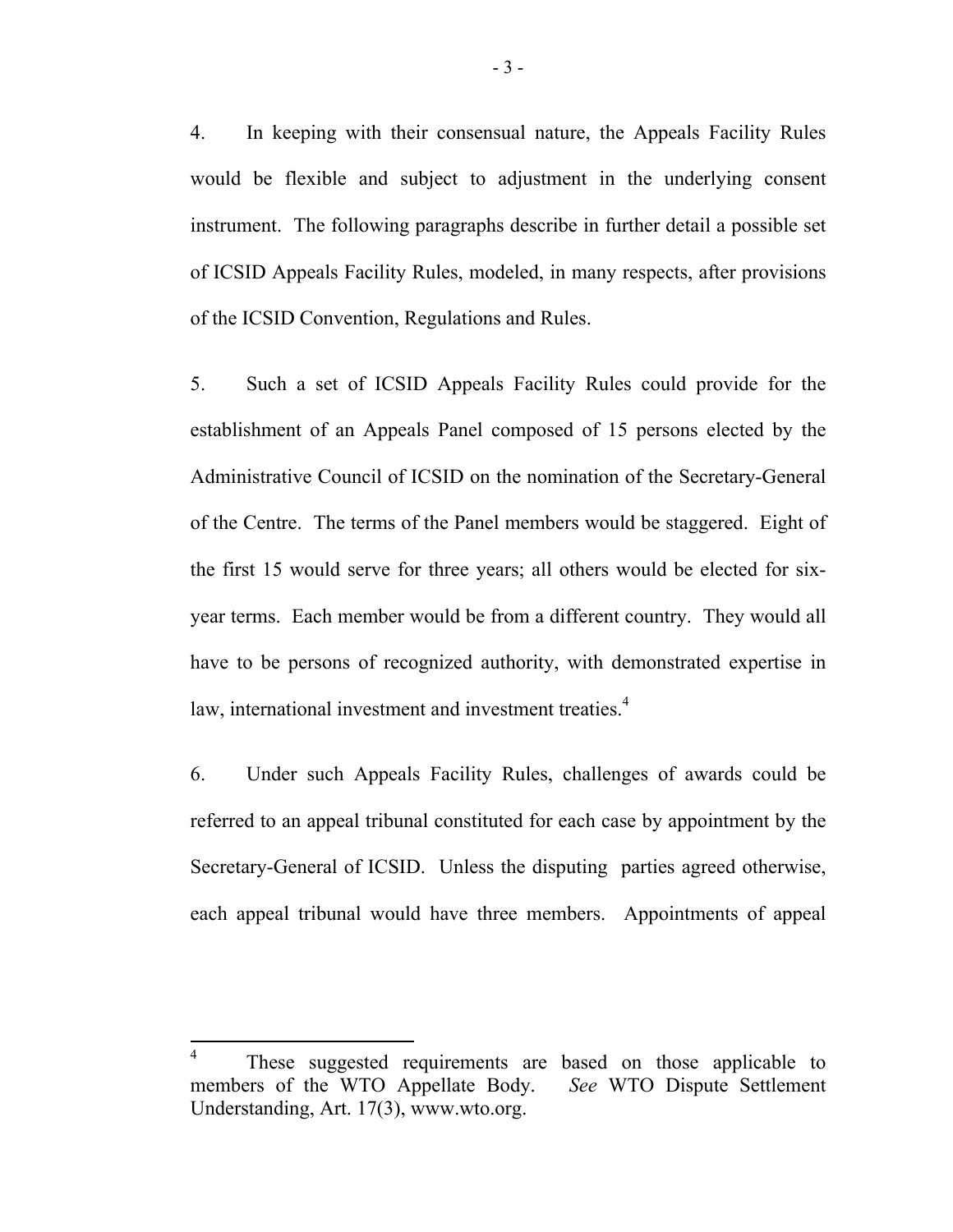tribunal members would be made from the Panel after consultation with the parties as far as possible. $5$ 

7. An award could be challenged pursuant to the Appeals Facility Rules for a clear error of law or on any of the five grounds for annulment of an award set out in Article 52 of the ICSID Convention.<sup>[6](#page-21-0)</sup> A further ground for challenging an award might consist in serious errors of fact; this ground would be narrowly defined to preserve appropriate deference to the findings of fact of the arbitral tribunal.

8. An ICSID arbitral tribunal renders just one award, the final award disposing of the case. Earlier decisions of the tribunal will be deemed part of the award and subject at that stage to annulment and other post-award

<sup>5</sup> The approach, suggested in this and the preceding paragraph of the text, of appeal tribunals drawn from a limited Appeals Panel, might be compared to the system of subsidiary chambers familiar among international dispute-settlement bodies. 6 These grounds are that the arbitral tribunal was not properly

<span id="page-21-0"></span>constituted; that it manifestly exceeded its powers; that one of its members was corrupt; that there was a serious departure from a fundamental rule of procedure; and that the award failed to state the reasons on which it was based. Under Article 52 of the ICSID Convention, either party may apply for annulment of an award on one or more of these grounds. An application to annul an award is referred to a three-member ad hoc committee appointed by ICSID from the Panel of Arbitrators of the Centre. The ad hoc committee has the authority to annul the award in whole or in part on any of the five specified grounds. Awards made pursuant to such other rules as the Additional Facility and UNCITRAL Rules are in general subject to the control of the courts at the place of arbitration. The law there may authorize the courts to set aside arbitral awards on the grounds of non-arbitrability of the dispute or conflict with public policy, as well as on grounds similar to those for annulment under Article 52 of the ICSID Convention.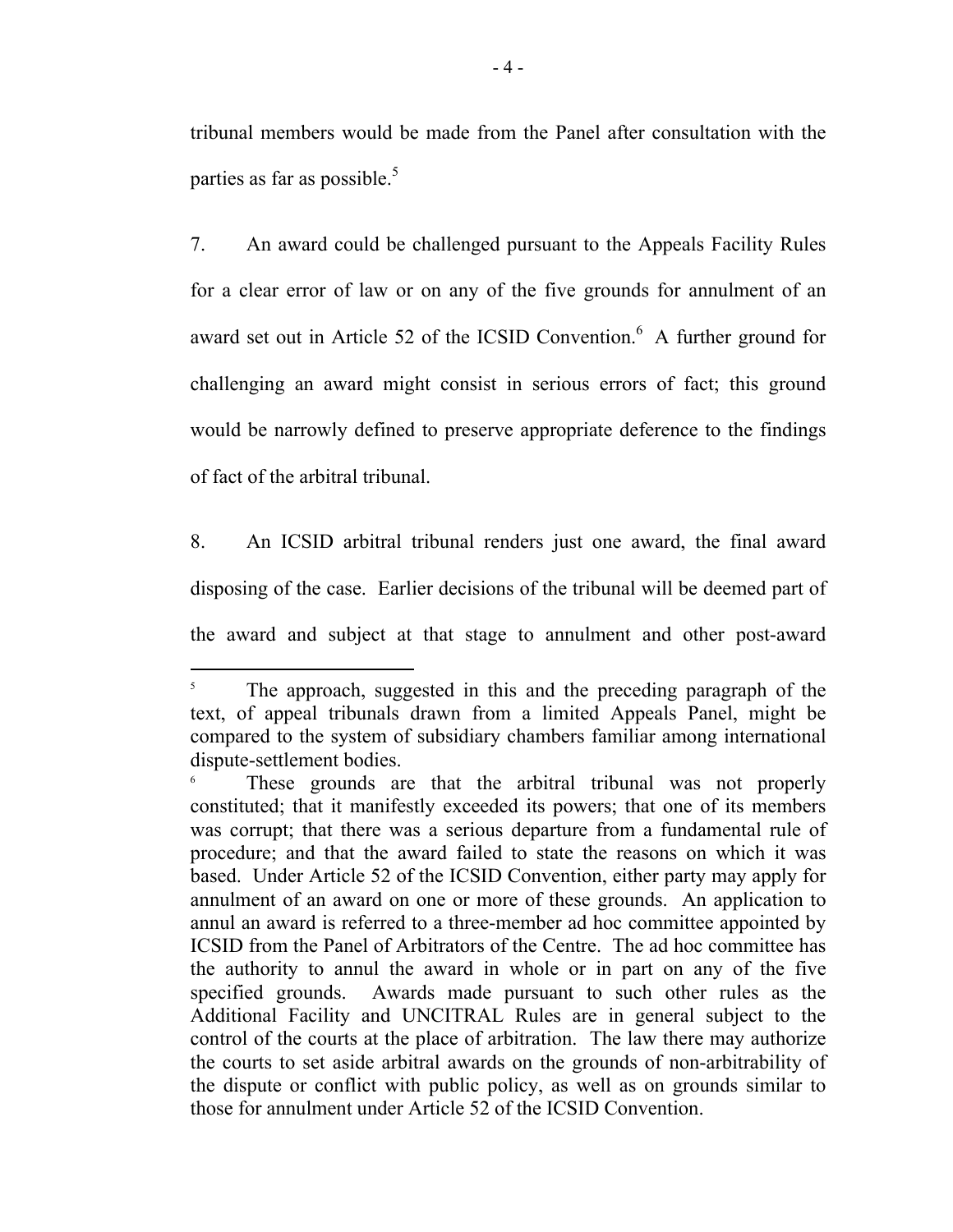remedies. In some other systems of arbitration, including arbitration under the UNCITRAL Rules, interim decisions of the tribunal may be made in the form of awards and possibly challenged immediately. To avoid discrepancies of coverage between ICSID and non-ICSID cases, the Appeals Facility Rules might either provide that challenges could in no case be made before the rendition of the final award or allow challenges in all cases in respect of interim awards and decisions. It might be best to allow such challenges subject to certain safeguards. These could include a procedure for a party to proceed with the challenge only with permission of a member of the Appeals Panel, chosen in advance by the Panel members to perform this function, and a provision making it clear that the arbitration would continue during the challenge proceeding.

9. Under the possible Appeals Facility Rules, an appeal tribunal might uphold, modify or reverse the award concerned. It could also annul it in whole or in part on any of the grounds borrowed from Article 52 of the ICSID Convention. With the exceptions mentioned in the next sentence, the award as upheld, modified or reversed by the appeal tribunal would be the final award binding on the parties. If an appeal tribunal annulled an award or decided on a modification or reversal resulting in an award that did not dispose of the dispute, either party could submit the case to a new arbitral tribunal to be constituted and operate under the same rules as the first arbitral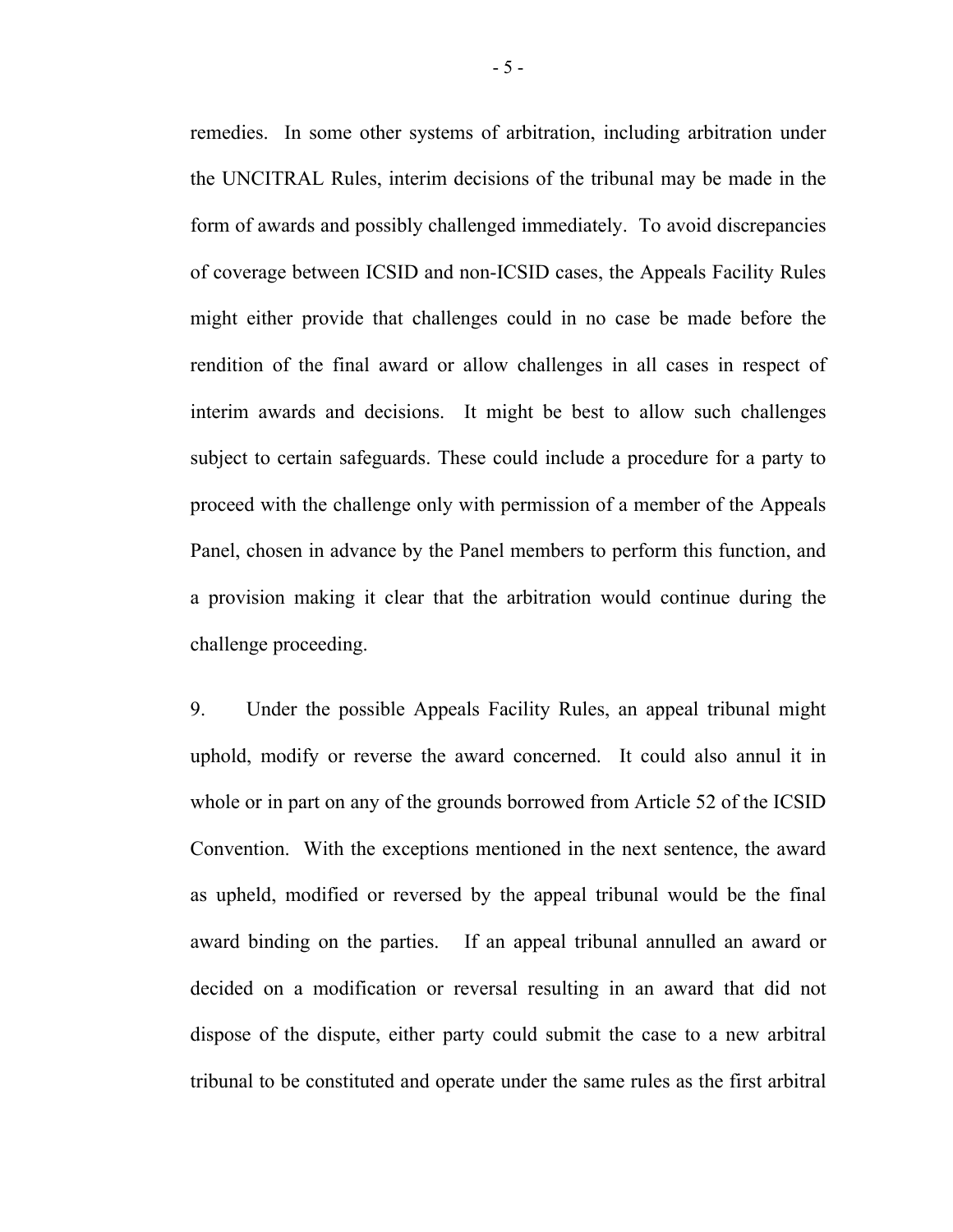tribunal. The Appeals Facility Rules might, however, allow appeal tribunals in some such cases to order that the case instead be returned to the original arbitral tribunal.

10. As in the case of annulment proceedings under the ICSID Convention, the party requesting review of the award would, unless the appeal tribunal decided otherwise, be solely responsible for the advances to ICSID to meet the fees and expenses of the appeal tribunal members and other direct costs of the review proceeding, without prejudice to the power that the appeal tribunal would have to decide on the ultimate allocation of costs. The fees and expenses of the appeal tribunal members would be the same as those to which ICSID arbitrators are entitled.<sup>7</sup> The Appeals Facility Rules would also require the party requesting review of the award, unless the appeal tribunal decided otherwise, to provide a bank guarantee, approved by the appeal tribunal, for the amount of the award. This would be similar to the practice that has been developed of requiring applicants for annulment of an award in ICSID Convention cases to furnish such guarantees as a condition of the continued stay of enforcement of the award.

11. As in the case of the Additional Facility, access to the Appeals Facility would be subject to the approval of the Secretary-General of ICSID. Like the

<span id="page-23-0"></span><sup>7</sup> *See* ICSID Administrative and Financial Regulation 14; ICSID Schedule of Fees, para. 3.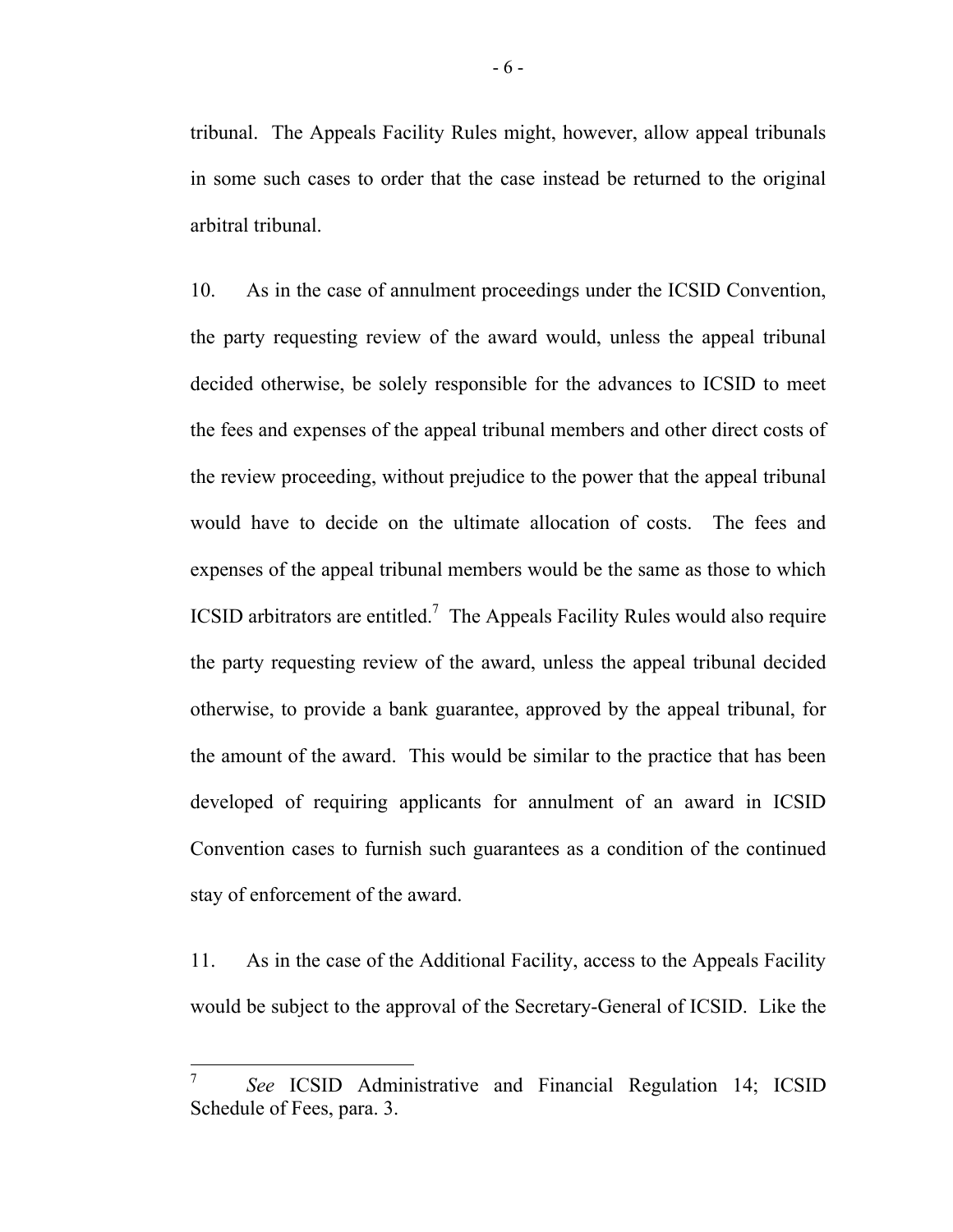Additional Facility Rules, the Appeals Facility Rules would provide for the initiation of proceedings by request to the Secretary-General. The request would have to be made within a specified period after the rendition of the award[.](#page-24-0)<sup>8</sup> After verifying that the request was timely and otherwise within the scope of the Appeals Facility Rules, the Secretary-General would register it and proceed to the constitution of the appeal tribunal.

12. The Secretariat of ICSID would provide to the subsequent proceedings all of the administrative services it gives to ICSID Convention and Additional Facility proceedings. To promote a speedy process, the Appeals Facility Rules might establish in advance time limits, from the date of registration of the request, for the filing of the written pleadings of the parties. The time limits would be subject to any necessary adjustment by the appeal tribunal. The Appeals Facility Rules would also establish a time limit for the appeal tribunal to render its decision. The time limit might be 120 days from the closure of the proceeding[.9](#page-24-1) The Appeals Facility Rules could provide that in

<span id="page-24-0"></span><sup>8</sup> As in the case of applications for annulment under the ICSID Convention, this might be 120 days after the rendition of the award except for requests based on corruption which could be made within 120 days after discovery of the corruption and in any event within three years. *See* ICSID Convention, Art. 52(2). The Appeals Facility Rules might specify a shorter period for requests for review in respect of errors of law or fact. The shorter period might be 60 days, the period specified for recourse to the WTO Appellate Body. *See* WTO Dispute Settlement Understanding, Art. 16(4).

<span id="page-24-1"></span>This is the basic period the ICSID Arbitration Rules allow arbitral tribunals to make their awards. *See* ICSID Arbitration Rule 46.